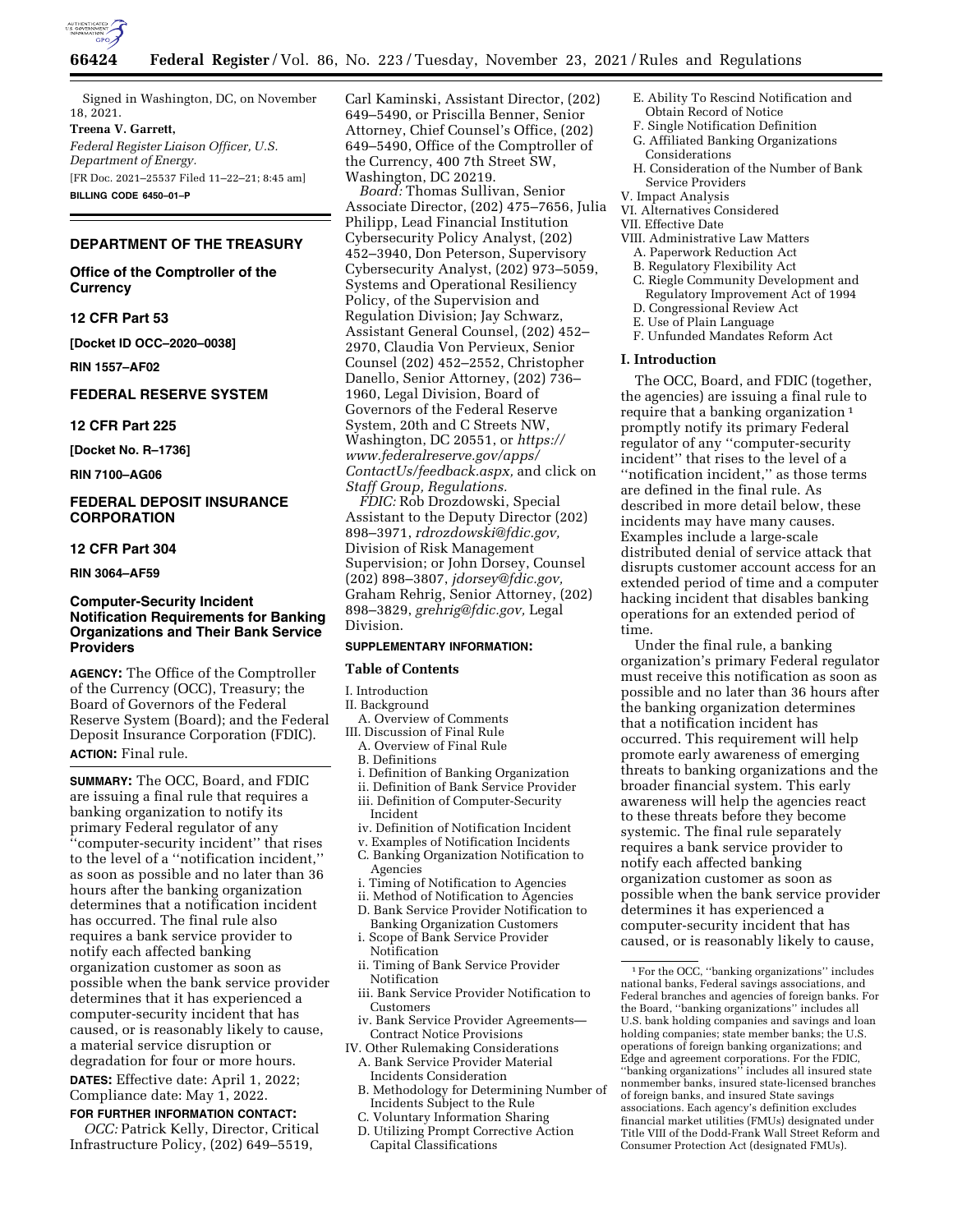a material service disruption or degradation for four or more hours. This separate requirement will ensure that a banking organization receives prompt notification of a computer-security incident that materially disrupts or degrades, or is reasonably likely to materially disrupt or degrade, covered services provided by a bank service provider. This notification will allow the banking organization to assess whether the incident has or is reasonably likely to have a material impact on the banking organization and thus trigger the banking organization's own notification requirement.

### **II. Background**

Computer-security incidents can result from destructive malware or malicious software (cyberattacks), as well as non-malicious failure of hardware and software, personnel errors, and other causes. Cyberattacks targeting the financial services industry have increased in frequency and severity in recent years.<sup>2</sup> These cyberattacks can adversely affect banking organizations' networks, data, and systems, and ultimately their ability to resume normal operations.

Given the frequency and severity of cyberattacks on the financial services industry, the agencies believe that it is important that a banking organization's primary Federal regulator be notified as soon as possible of a significant computer-security incident 3 that disrupts or degrades, or is reasonably likely to disrupt or degrade, the viability of the banking organization's operations, result in customers being unable to access their deposit and other accounts, or impact the stability of the financial sector.<sup>4</sup> The final rule refers to these significant computer-security incidents as ''notification incidents.'' 5 Timely

4These computer-security incidents may include major computer-system failures; cyber-related interruptions, such as distributed denial of service and ransomware attacks; or other types of significant operational interruptions.

5As defined in the final rule, a *notification incident* is a computer-security incident that has

notification is important as it would allow the agencies to (1) have early awareness of emerging threats to banking organizations and the broader financial system, (2) better assess the threat a notification incident poses to a banking organization and take appropriate actions to address the threat, (3) facilitate and approve requests from banking organizations for assistance through U.S. Treasury Office of Cybersecurity and Critical Infrastructure Protection (OCCIP),6 (4) provide information and guidance to banking organizations, and (5) conduct horizontal analyses to provide targeted guidance and adjust supervisory programs.

Notification under the Bank Secrecy Act<sup>7</sup> and the Interagency Guidance on Response Programs for Unauthorized Access to Customer Information and Customer Notice 8 provide the agencies with awareness of certain computersecurity incidents.<sup>9</sup> Nonetheless, these standards do not include all computersecurity incidents of which the agencies, as supervisors, need to be alerted and would not always result in timely notification to the agencies.

To ensure that the agencies receive timely alerts of all relevant material and

materially disrupted or degraded, or is reasonably likely to materially disrupt or degrade, a banking organization's: (i) Ability to carry out banking operations, activities, or processes, or deliver banking products and services to a material portion of its customer base, in the ordinary course of business; (ii) business line(s), including associated operations, services, functions, and support, that upon failure would result in a material loss of revenue, profit, or franchise value; or (iii) operations, including associated services, functions and support, as applicable, the failure or discontinuance of which would pose a threat to the financial stability of the United States.

6OCCIP coordinates with U.S. Government agencies to provide agreed-upon assistance to banking and other financial services sector organizations on computer-incident response and recovery efforts. These activities may include providing remote or in-person technical support to an organization experiencing a significant cyber event to protect assets, mitigate vulnerabilities, recover and restore services, identify other entities at risk, and assess potential risk to the broader community. The Federal Financial Institutions Examination Council's *Cybersecurity Resource Guide for Financial Institutions* (Oct. 2018) identifies additional information available to banking organizations. *Available at: [https://](https://www.ffiec.gov/press/pdf/FFIEC%20Cybersecurity%20Resource%20Guide%20for%20Financial%20Institutions.pdf) [www.ffiec.gov/press/pdf/FFIEC%20Cybersecurity%](https://www.ffiec.gov/press/pdf/FFIEC%20Cybersecurity%20Resource%20Guide%20for%20Financial%20Institutions.pdf) [20Resource%20Guide%20for%20Financial%20](https://www.ffiec.gov/press/pdf/FFIEC%20Cybersecurity%20Resource%20Guide%20for%20Financial%20Institutions.pdf) [Institutions.pdf](https://www.ffiec.gov/press/pdf/FFIEC%20Cybersecurity%20Resource%20Guide%20for%20Financial%20Institutions.pdf)* (last accessed Oct. 15, 2021).

7*See* 31 U.S.C. 5311 *et seq.;* 31 CFR subtitle B,

<sup>8</sup> See 15 U.S.C. 6801; 12 CFR part 30, appendix B, supplement A (OCC); 12 CFR part 208, appendix D–2, supplement A, 12 CFR 211.5(l), 12 CFR part 225, appendix F, supplement A (Board); 12 CFR<br>part 364, appendix B, supplement A (FDIC).

<sup>9</sup> Banking organizations that experience a computer-security incident that may be criminal in nature are expected to contact relevant law enforcement or security agencies, as appropriate, after the incident occurs. This rule does not change that expectation.

adverse incidents, the agencies issued a notice of proposed rulemaking (NPR or proposal) to establish computer-security incident notification requirements for banking organizations and their bank service providers.10

The proposal would have required banking organizations to notify their primary Federal regulator within 36 hours of when they believed in good faith that a ''computer-security incident'' that rises to the level of a ''notification incident'' had occurred. As proposed, a ''notification incident'' was a computer-security incident that could materially disrupt, degrade, or impair the viability of the banking organization's operations, result in customers being unable to access their deposit and other accounts, or impact the stability of the financial sector.11 When drafting these proposed definitions, the agencies sought to align the terminology as much as possible with language used in the National Institute of Standards and Technology's (NIST) Computer Security Resource Center glossary.12 This approach was intended to promote consistency with known cybersecurity terms and definitions and thereby reduce burden.

The proposal separately would have required a bank service provider that provided services subject to the Bank Service Company Act (BSCA) 13 to notify at least two individuals at each affected banking organization customer immediately after the bank service provider experiences a computersecurity incident that it believes in good faith could disrupt, degrade, or impair services provided subject to the BSCA for four or more hours. This standard reflected the agencies' conclusion that the impact of computer-security incidents at bank service providers can flow through to their banking organization customers. The agencies also recognized, however, that a bank service provider may not be able to readily assess whether an incident rises to the level of a notification incident for a particular banking organization customer.

The notification requirement for bank service providers is important because banking organizations have become increasingly reliant on third parties to provide essential services. Such third

<sup>2</sup>*See, e.g.,* Financial Crimes Enforcement Network, *SAR Filings by Industry* (Jan. 1, 2014–Dec. 31, 2020) (last accessed Oct. 11, 2021), *[https://](https://www.fincen.gov/reports/sar-stats/sar-filings-industry) [www.fincen.gov/reports/sar-stats/sar-filings](https://www.fincen.gov/reports/sar-stats/sar-filings-industry)[industry.](https://www.fincen.gov/reports/sar-stats/sar-filings-industry)* (Trend data may be found by downloading the Excel file ''Depository Institution'' and selecting the tab marked ''Exhibit 5.'').

<sup>3</sup>As defined by the final rule, a *computer-security incident* is an occurrence that results in actual harm to the confidentiality, integrity, or availability of an information system or the information that the system processes, stores, or transmits. To promote uniformity of terms, the agencies have sought to align this term generally with an existing definition from the National Institute of Standards and Technology (NIST). *See* NIST, Computer Security Resource Center, *Glossary* (last accessed Sept. 20, 2021), *available at [https://csrc.nist.gov/glossary/](https://csrc.nist.gov/glossary/term/Dictionary) [term/Dictionary.](https://csrc.nist.gov/glossary/term/Dictionary)* 

<sup>10</sup> 86 FR 2299 (Jan. 12, 2021).

<sup>11</sup>These computer-security incidents may include major computer-system failures, cyber-related interruptions, such as distributed denial of service and ransomware attacks, or other types of significant operational interruptions.

<sup>12</sup>NIST is an agency of the U.S. Department of Commerce that works to develop and apply technology, measurements, and standards. 13 12 U.S.C. 1861–67.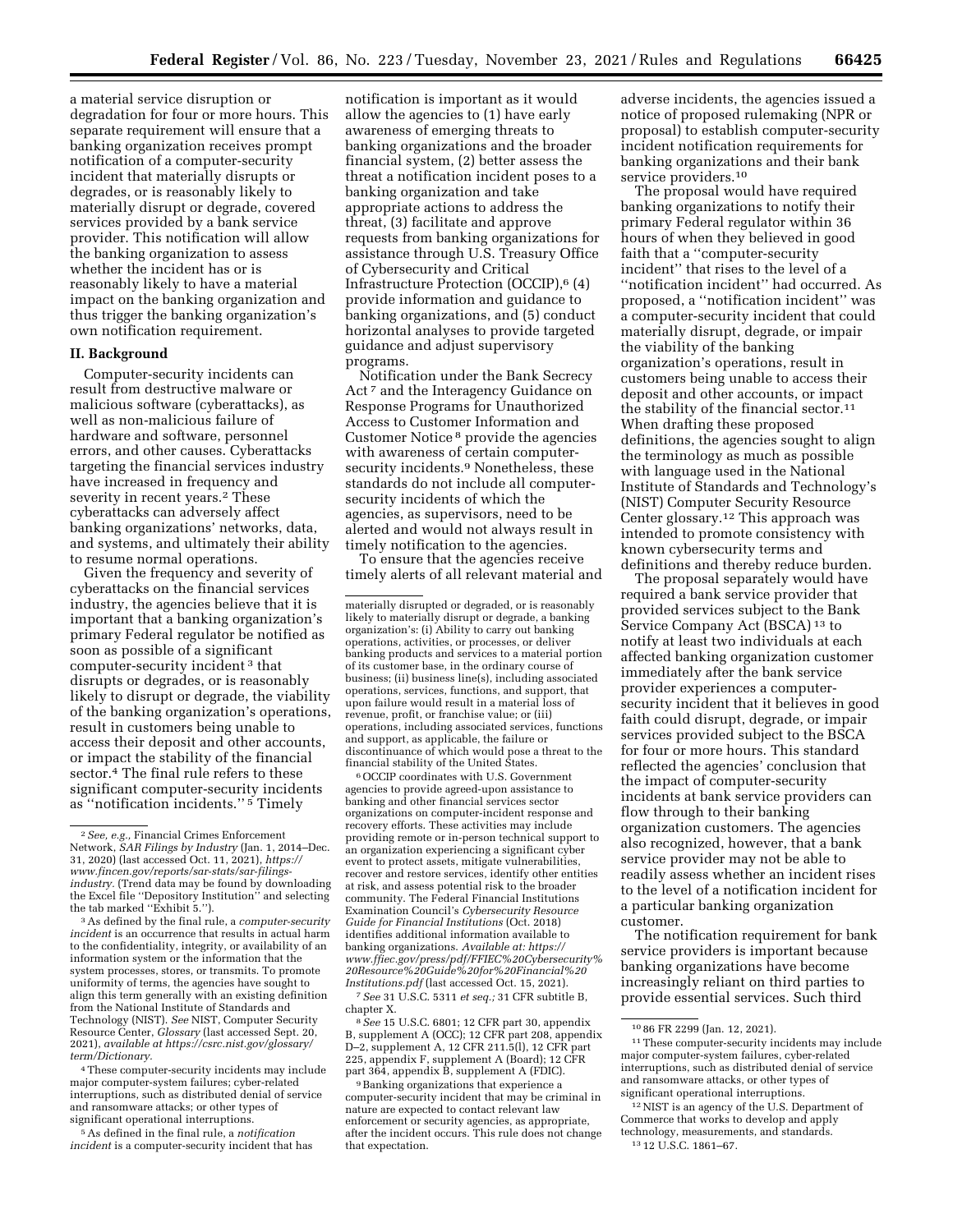parties may also experience computersecurity incidents that could disrupt or degrade the provision of services to their banking organization customers or have other significant impacts on a banking organization. Therefore, a banking organization needs to receive prompt notification of computersecurity incidents that materially disrupt or degrade, or are reasonably likely to materially disrupt or degrade, these services because prompt notification will allow the banking organization to assess whether the incident has or is reasonably likely to have a material impact and trigger its own notification requirement.

#### *A. Overview of Comments*

The agencies collectively received 35 comments from banking and financial sector entities, third-party service providers, industry groups, and other individuals.14 This section provides an overview of the general themes raised by commenters. The comments received on the proposal are further discussed below in the sections describing the final rule, including any changes that the agencies have made to the proposal in response to comments.

General Reaction and Need for a Rule

A majority of commenters supported the proposal, agreeing that providing prompt notice of significant incidents is an important aspect of safety and soundness, and they supported transparent and consistent notification from bank service providers to their banking organization customers. A number of these commenters offered suggestions to clarify certain aspects of the requirements or lessen the perceived burden. Commenters also generally supported the agencies' efforts to harmonize with existing definitions and notification standards. Four commenters opposed the proposal, contending that compliance would be burdensome or duplicative of existing requirements, and may impede banking organizations' and bank service providers' abilities to respond effectively to incidents.

''Computer-Security Incidents'' That Can Trigger Potential Reporting

As described above, the proposal would have required reporting of certain ''computer-security incidents,'' defined to be consistent with the NIST

definition. While several commenters supported aligning the definition with NIST's definition, most commenters asserted that the proposed definition was overly broad, could be tailored, and suggested different revisions to the proposed definition of computersecurity incident. Specifically, a number of these commenters asserted that the definition should be based on actual, rather than ''potential,'' harm and exclude violations of a banking organization's or a bank service provider's policies and procedures.

''Notification Incidents'' Required To Be Reported

As described above, notification incidents are computer-security incidents that require notification to the agencies. Most commenters argued that the proposed definition of ''notification incident'' was overly broad and should be narrowed and only require reporting of incidents involving actual harm.15 Commenters asserted that any definition should incorporate time, risk, and scale elements, which commenters viewed as critical. In addition, commenters urged the agencies to replace the ''good faith'' standard with a banking organization's or a bank service provider's ''determination'' or a reasonable basis to conclude that an incident had occurred, to provide a more objective and concrete standard.16

### Timeframes for Notification

The agencies received comments on the timeframes described in the proposal for banking organizations to provide notification to their regulator and for bank service providers to provide notification to their banking organization customers. These comments focused both on the amount of time provided to make the notification and the trigger that caused the time period to begin being measured. Commenters made a wide variety of suggestions, including recommendations to lengthen and shorten the periods and to provide further clarity regarding when they commenced.

Means of Bank Service Provider Notification

Commenters raised questions regarding the requirement in the proposal that a bank service provider must notify two individuals at each affected banking organization. Notably, some commenters raised concerns that such a requirement would override contractual notification provisions with which both the bank service providers and banking organizations are comfortable.

## Applicability to Financial Market Utilities

Commenters suggested that the proposal would cause unintended regulatory overlap for those financial market utilities that are designated as systemically important under Title VIII of the Dodd-Frank Act (designated FMUs) and regulated by the Securities and Exchange Commission (SEC) or Commodity Futures Trading Commission (CFTC). In addition, designated FMUs regulated by the Board are subject to Regulation HH, which includes risk-management standards.

## **III. Discussion of Final Rule**

### *A. Overview of the Final Rule*

In response to comments received on the NPR, the final rule reflects changes to key definitions and notification provisions applicable to both banking organizations and bank service providers. These changes include (1) narrowing the definition of computersecurity incident by focusing on actual, rather than potential, harm and by removing the second prong of the proposed definition relating to violations of internal policies or procedures; (2) substituting the phrase ''reasonably likely to'' in place of ''could'' in the definition of notification incident; and (3) replacing the ''good faith belief'' notification standard with a determination standard. Changes to the bank service provider notification provision include (1) adding a definition of ''covered services'' and (2) requiring that notice be provided to a bank-designated point of contact, rather than to at least two individuals at each banking organization customer. The final rule also excludes designated FMUs from the definitions of ''banking organization'' and ''bank service provider.'' 17 Such changes are intended to address comments and reduce overand unnecessary notification by both

<sup>14</sup>Comments can be accessed at: *[https://](https://www.regulations.gov/document/OCC-2020-0038-0001) [www.regulations.gov/document/OCC-2020-0038-](https://www.regulations.gov/document/OCC-2020-0038-0001) [0001](https://www.regulations.gov/document/OCC-2020-0038-0001)* (OCC); *[https://www.federalreserve.gov/apps/](https://www.federalreserve.gov/apps/foia/ViewComments.aspx?doc_id=R-1736&doc_ver=1)  [foia/ViewComments.aspx?doc](https://www.federalreserve.gov/apps/foia/ViewComments.aspx?doc_id=R-1736&doc_ver=1)*\_*id=R-1736&doc*\_ *[ver=1](https://www.federalreserve.gov/apps/foia/ViewComments.aspx?doc_id=R-1736&doc_ver=1)* (Board); and *[https://www.fdic.gov/resources/](https://www.fdic.gov/resources/regulations/federal-register-publications/2021/2021-computer-security-incident-notification-3064-af59.html) [regulations/federal-register-publications/2021/](https://www.fdic.gov/resources/regulations/federal-register-publications/2021/2021-computer-security-incident-notification-3064-af59.html) [2021-computer-security-incident-notification-3064](https://www.fdic.gov/resources/regulations/federal-register-publications/2021/2021-computer-security-incident-notification-3064-af59.html) [af59.html](https://www.fdic.gov/resources/regulations/federal-register-publications/2021/2021-computer-security-incident-notification-3064-af59.html)* (FDIC).

<sup>15</sup>A commenter suggested that if a banking organization had mitigation strategies in place to offset the impact to a banking organization or its customers, the incident should not be considered a significant or critical incident and therefore should not be considered a notification incident. The commenter also stated that the agencies should indicate that an outage that lasts less than 48-hours in duration does not represent a ''notification incident.''

<sup>16</sup>Commenters contended that the ''good faith'' standard may be unclear, and the agencies should provide guidance on how to make the good faith determination. However, some commenters preferred the good faith standard over a ''reasonably likely'' standard.

<sup>17</sup>The rule defines ''designated financial market utility'' as having the same meaning as set forth at 12 U.S.C. 5462(4).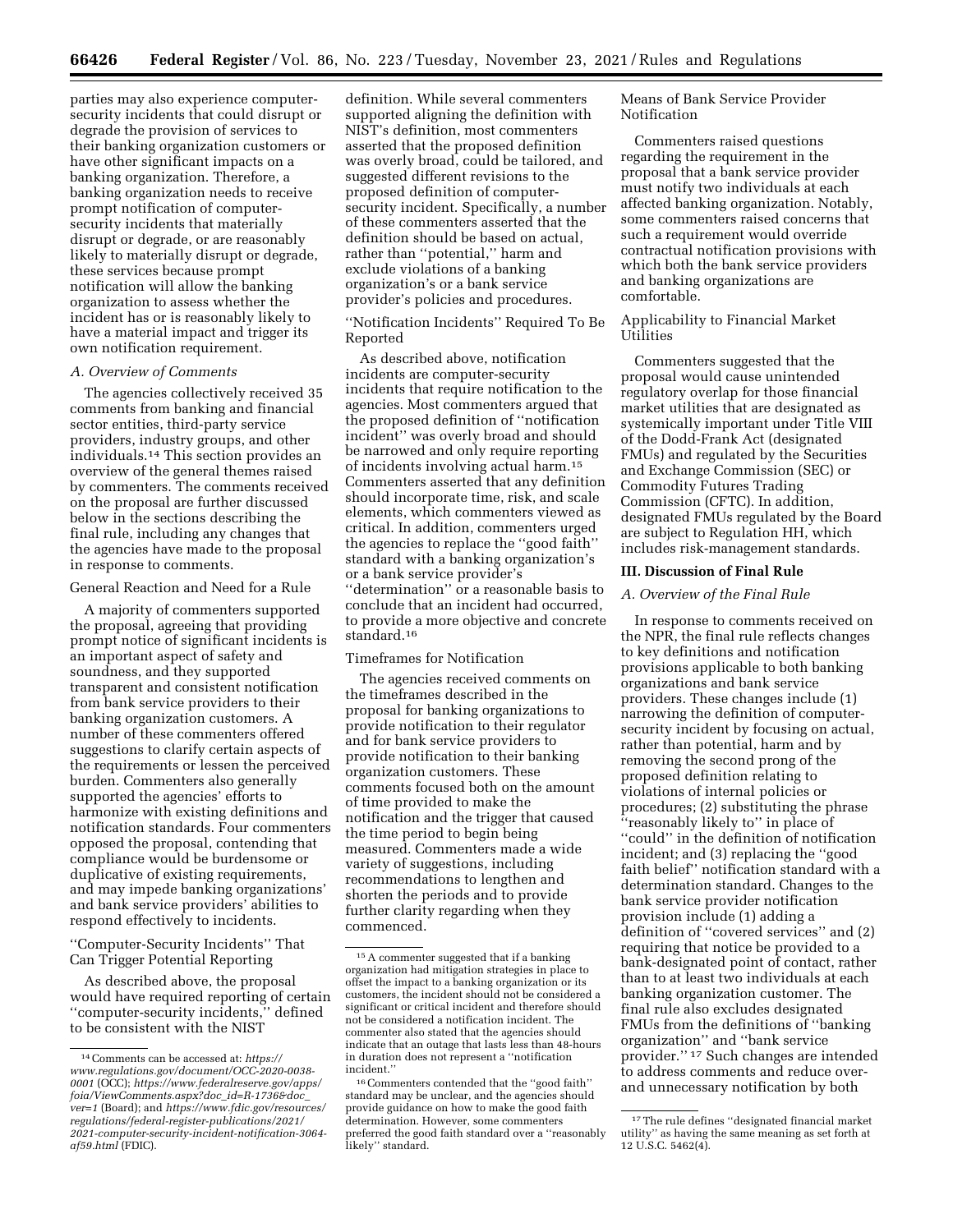banking organizations and bank service providers.

The final rule establishes two primary requirements, which promote the safety and soundness of banking organizations and are consistent with the agencies' authorities to supervise these entities, and with their authorities pursuant to the BSCA.18 First, the final rule requires a banking organization to notify its primary Federal regulator of a notification incident. In particular, a banking organization must notify its primary Federal regulator of any computer-security incident that rises to the level of a notification incident as soon as possible and no later than 36 hours after the banking organization determines that a notification incident has occurred.19 Second, the final rule requires a bank service provider 20 to notify at least one bank-designated point of contact at each affected banking organization customer as soon as possible when the bank service provider determines it has experienced a computer-security incident that has materially disrupted or degraded, or is reasonably likely to materially disrupt or degrade, covered services provided to such banking organization customer for four or more hours. Each of these requirements is discussed in more detail below.

### *B. Definitions*

i. Definition of Banking Organization

The final rule applies to the following banking organizations:

• For the OCC, "banking" organizations'' includes national banks, Federal savings associations, and Federal branches and agencies of foreign banks.

• For the Board, "banking" organizations'' includes all U.S. bank holding companies and savings and loan holding companies; state member banks; the U.S. operations of foreign banking organizations; and Edge and agreement corporations.

• For the FDIC, ''banking organizations'' includes all insured state nonmember banks, insured statelicensed branches of foreign banks, and insured State savings associations.

• For all three agencies, ''banking organizations'' does not include designated FMUs, for the reasons discussed below.21

With respect to the proposed definition of ''banking organization,'' commenters suggested that this term should include additional entities, such as financial technology firms and nonbank OCC-chartered financial services entities, to the extent the agencies have jurisdiction over those firms. Further, commenters contended that the agencies should consider other regulatory frameworks to which banking organizations and bank service providers may already be subject and exclude entities subject to other, similar, regulatory reporting requirements.22 The agencies have defined the term banking organization in a manner that is consistent with the agencies' supervisory authorities.

The NPR solicited comment on the scope of entities that should be included as ''banking organizations'' for purposes of the rule, and specifically noted that the proposed rule's definition of ''banking organizations'' and ''bank service providers'' would include FMUs that are chartered as a State member bank or Edge corporation, or perform services subject to regulation and examination under the Bank Service Company Act.23 24 In that regard, the agencies asked whether there were unique factors that the agencies should consider in determining how notification requirements should apply to these FMUs. In addition, the agencies asked whether notification requirements would be best conveyed through the proposed rule or through amendments to the Board's Regulation HH for designated FMUs for which the Board is

23An FMU is ''any person that manages or operates a multilateral system for the purpose of transferring, clearing, or settling payments, securities, or other financial transactions among financial institutions or between financial institutions and the person.'' 12 U.S.C. 5462(6).

24Title VIII of the Dodd-Frank Act authorizes the Financial Stability Oversight Council to designate certain FMUs as systemically important. Depending on the functions that it serves in the financial markets, a designated FMU is subject to riskmanagement regulations promulgated by the Board (*i.e.,* Regulation HH), the SEC, or the CFTC.

the Supervisory Agency under Title VIII of the Dodd-Frank Act.

In response to these requests for comment, two commenters opposed the application of the proposed rule to SECsupervised FMUs that are designated as systemically important under Title VIII of the Dodd-Frank Act, arguing that the proposed rule would subject these designated FMUs to unintended regulatory overlap and duplicative compliance burdens. One of these commenters argued that SEC-supervised designated FMUs should be deemed to comply with the rule to the extent they comply with incident notification requirements under existing SEC regulations. Another commenter argued that applying the proposed rule to Board-supervised designated FMUs would be preferable to amending Regulation HH to include a designated FMU-specific incident notification requirement, but this commenter did not provide a detailed rationale for that position. Finally, several commenters suggested that the final rule should exempt all FMUs that qualify as a banking organization or a bank service provider, including FMUs that have not been designated as systemically important under Title VIII of the Dodd-Frank Act, from these incident notification requirements, arguing that the existing practice among FMUs is to alert supervisors directly in the case of computer-security incidents.

As noted above, the final rule excludes designated FMUs from the definitions of ''banking organization'' and ''bank service provider.'' 25 In the case of SEC- and CFTC-supervised designated FMUs, the agencies determined that excluding these designated FMUs from the final rule is appropriate because these designated FMUs are already subject to incident notification requirements in other Federal regulations.26

Board-supervised designated FMUs are subject to the Board's Regulation

<sup>18</sup>*See* 12 U.S.C. 1, 93a, 161, 481, 1463, 1464, 1861–1867, and 3102 (OCC); 12 U.S.C. 321–338a, 1467a(g), 1818(b), 1844(b), 1861–1867, and 3101 *et seq.* (Board); 12 U.S.C. 1463, 1811, 1813, 1817, 1819, and 1861–1867 (FDIC).

<sup>19</sup>As also noted below, however, the agencies would encourage those banking organizations providing sector-critical services that currently notify their primary Federal regulator of these types of incidents on a same-day basis to continue to do so.

<sup>20</sup>As a general matter, ''bank service provider'' refers to a company or person that performs services for a banking organization that are subject to the Bank Service Company Act (12 U.S.C. 1861–1867). However, for the purpose of this final rule, the term ''bank service provider'' does not include any person or company that is a designated FMU, as that term is defined at 12 U.S.C. 5462(4).

<sup>21</sup>Under the final rule, ''designated financial market utility'' has the same meaning as set forth at 12 U.S.C. 5462(4).

<sup>22</sup>For example, FMUs for which the SEC is the Primary Agency under Title VIII of the Dodd-Frank Act are subject to the SEC's Regulation SCI (Systems Compliance and Integrity) for certain financial intermediaries.

<sup>25</sup>The rule defines ''designated financial market utility'' as having the same meaning as set forth at 12 U.S.C. 5462(4).

<sup>26</sup>Specifically, SEC-supervised designated FMUs are subject to the SEC's Regulation SCI, which generally requires covered entities to notify the SEC and their members or participants in the event of an SCI event. *See* 17 CFR 242.1000 (defining ''SCI Event'') and 242.1002 (imposing notification requirements related to SCI Events). Similarly, a CFTC-supervised designated FMU must notify the CFTC in the event of an ''exceptional event'' or the activation of the designated FMU's business continuity and disaster recovery plan. *See* 17 CFR 39.18(g). An ''exceptional event'' includes ''[a]ny hardware or software malfunction, security incident, or targeted threat that materially impairs, or creates a significant likelihood of material impairment, of automated system operation, reliability, security, or capacity.'' *Id.*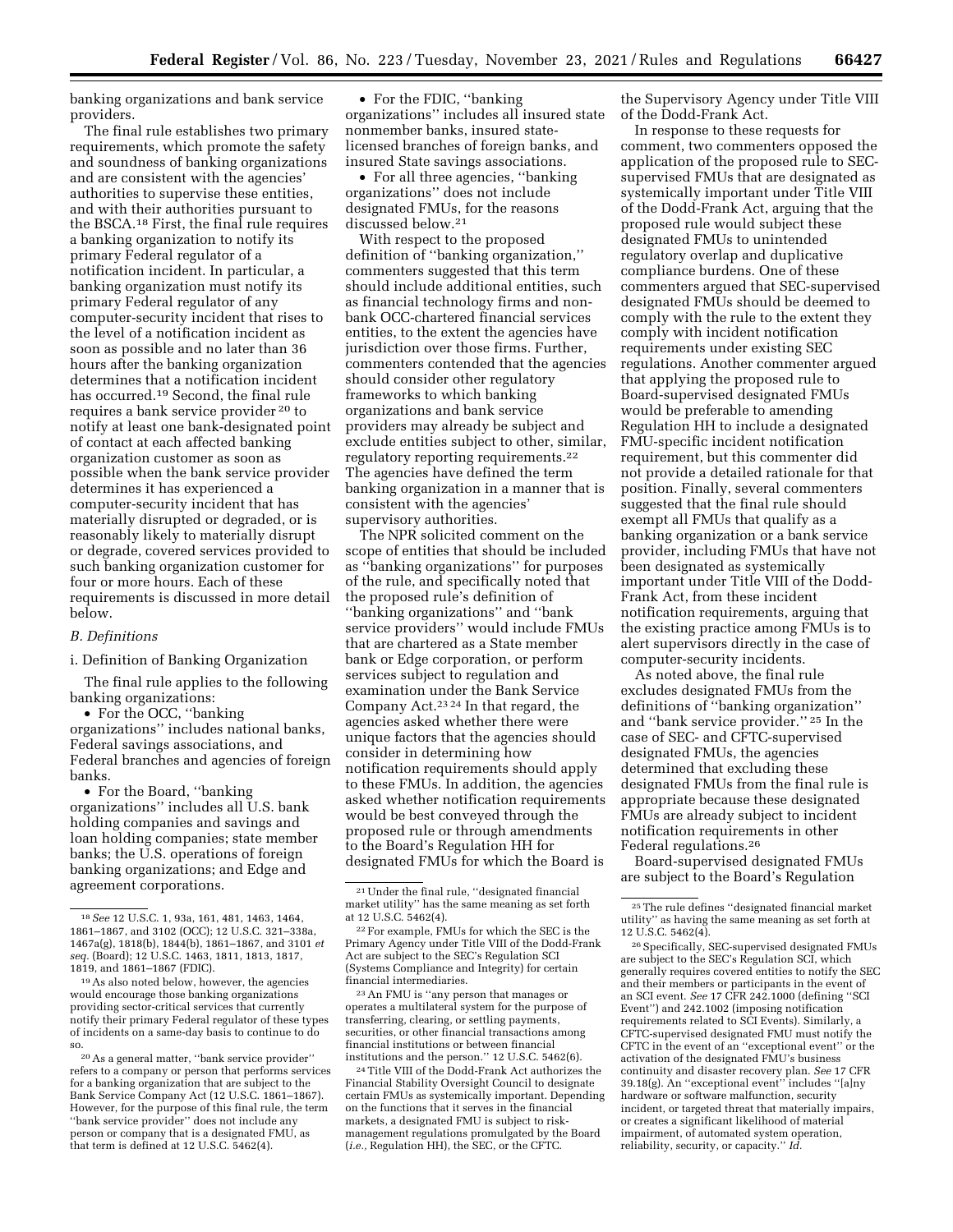HH, which includes a set of riskmanagement standards for addressing areas such as legal risk, governance, credit and liquidity risks, and operational risk. Regulation HH requires generally that a Board-supervised designated FMU effectively identify and manage operational risks.27 Although Regulation HH does not currently impose specific incident-notification requirements, the Board believes that it is important for designated FMUs to inform Federal Reserve supervisors of operational disruptions on a timely basis and has generally observed such practice by the designated FMUs. The Board will continue to review Regulation HH in light of designated FMUs' existing practices and may propose amendments to Regulation HH in the future to formalize its incidentnotification expectations and promote consistency between requirements applicable to Board-, SEC-, and CFTCsupervised designated FMUs.

Although some commenters suggested that the final rule should exempt all FMUs that qualify as a banking organization or a bank service provider, the agencies have adopted a narrower exclusion for designated FMUs.<sup>28</sup> FMUs that are not designated and that otherwise meet the definition of banking organization or bank service provider are within the rule's scope. The agencies determined that excluding all FMUs from the rule would be overly broad and would result in the inconsistent regulatory treatment of FMUs that are not designated relative to other bank service providers. In addition, a broad FMU exclusion could create uncertainty because there is no defined list of FMUs, other than designated FMUs.

One commenter suggested that the Board should hold Federal Reserve Bank Services to an equivalent standard as a matter of fairness and competitive equality. Given that designated FMUs are scoped out of this rule, the Federal Reserve Banks' retail payment and settlement services are the only relevant Federal Reserve Bank Services that compete with those private-sector FMUs that are subject to the final rule.29 These

29The Federal Reserve Banks also operate the Fedwire Funds Service and Fedwire Securities Service, which play a critical role in the financial system. The Board generally requires these services to meet or exceed the risk-management standards applicable to designated FMUs under Regulation HH. *See Federal Reserve Policy on Payment System Risk* (as amended effective Mar. 19, 2021), *[https://](https://www.federalreserve.gov/paymentsystems/files/psr_policy.pdf) [www.federalreserve.gov/paymentsystems/files/psr](https://www.federalreserve.gov/paymentsystems/files/psr_policy.pdf)*\_ *[policy.pdf.](https://www.federalreserve.gov/paymentsystems/files/psr_policy.pdf)* See also Press Release, *Federal Reserve* 

retail services currently include check collection services for depository institutions and an automated clearinghouse service that enables depository institutions to send batches of debit and credit transfers. For these services, the Federal Reserve Banks follow protocols to ensure timely communication of incidents to both depository institution customers and the Board. The Board believes these protocols are comparable to those required by this final rule. With respect to future Federal Reserve Bank Services that compete with private-sector FMUs subject to the final rule (such as the FedNow Service), the Board intends to similarly hold the Federal Reserve Banks to protocols comparable to those required by this final rule.

### ii. Definition of Bank Service Provider

The agencies sought feedback on the scope of third-party services covered under the proposed rule and whether the proposed rule's definition of ''bank service provider'' appropriately captured the services about which banking organizations should be informed in the event of disruptions. The agencies further sought comment on whether all services covered under the BSCA should be included for purposes of the notification requirement or whether only a subset of the BSCA services should be included. The agencies also sought comment on whether only examined bank service providers should be subject to the notification requirement.

With respect to the definition of ''bank service provider,'' commenters expressed varied opinions on the scope of entities included in the definition of ''bank service provider.'' Some commenters argued that the definition should be revised to clarify that only service providers providing services that are subject to the BSCA would be subject to the rule, and one commenter suggested that the agencies provide a non-exclusive list of categories of bank service providers subject to the regulation. Other commenters urged that bank service providers should include entities with access to bank customer information or systems, whether or not formally within the scope of the BSCA, while one commenter recommended excluding banking organization subsidiaries and affiliates. Some suggested that the agencies narrow the scope to apply only to significant service providers, bank service

providers that present a higher risk, or those that provide technology services. Other commenters suggested excluding bank service providers from the rule entirely, observing that incident notification is, and should be, addressed in contracts.

The agencies agree that bank service providers providing services that are subject to the BSCA should be subject to the rule. The agencies disagree with the rest of these suggestions to modify the scope of entities included in the definition of bank service provider. As previously explained, bank service providers play an increasingly important role in banking organization operations. Significant incidents affecting the services they provide have the potential to cause notification incidents for their banking organization customers. This risk is not limited to specific bank service providers, and therefore, the agencies decline to modify the scope of entities included in the definition in the manners suggested by the comments above.

Furthermore, while the agencies agree that incident notification is generally addressed by contract, we believe that this issue is important enough to warrant an independent regulatory requirement that ensures consistency and enforceability, without the necessity of revising contractual provisions.

In response to comments that the agencies should clarify the scope of bank service providers that would be subject to the rule, the agencies made changes to the final rule that do so. First, the agencies added a new definition in the final rule, ''covered services,'' which definition is intended to clarify that services performed subject to the BSCA would be covered by the rule. Second, as noted above, the agencies excluded designated FMUs from the definition of ''bank service provider'' and from the definition of ''banking organization.'' 30 The final rule defines ''bank service provider'' as a bank service company or other person who performs covered services; provided, however, that no designated FMU shall be considered a bank service provider. ''Covered services'' are services performed by a "person"<sup>31</sup> that are subject to the Bank Service Company Act (12 U.S.C. 1861–1867).

<sup>27</sup> 12 CFR 234.3(a)(17).

<sup>28</sup>This narrow exclusion would not apply to a Board-supervised designated FMU with respect to its operation of non-systemically important services that are not subject to Regulation HH.

*Board Reaffirms Long-Standing Policy of Applying Relevant International Risk-Management Standards to Fedwire Funds and Fedwire Securities Services*  (July 19, 2012), *[https://www.federalreserve.gov/](https://www.federalreserve.gov/newsevents/pressreleases/bcreg20120719a.htm)  [newsevents/pressreleases/bcreg20120719a.htm.](https://www.federalreserve.gov/newsevents/pressreleases/bcreg20120719a.htm)* 

<sup>30</sup>The rule defines ''designated financial market utility'' as having the same meaning as set forth at 12 U.S.C. 5462(4).

<sup>31</sup>The final rule states that ''person'' has the same meaning as set forth at 12 U.S.C. 1817(j)(8)(A).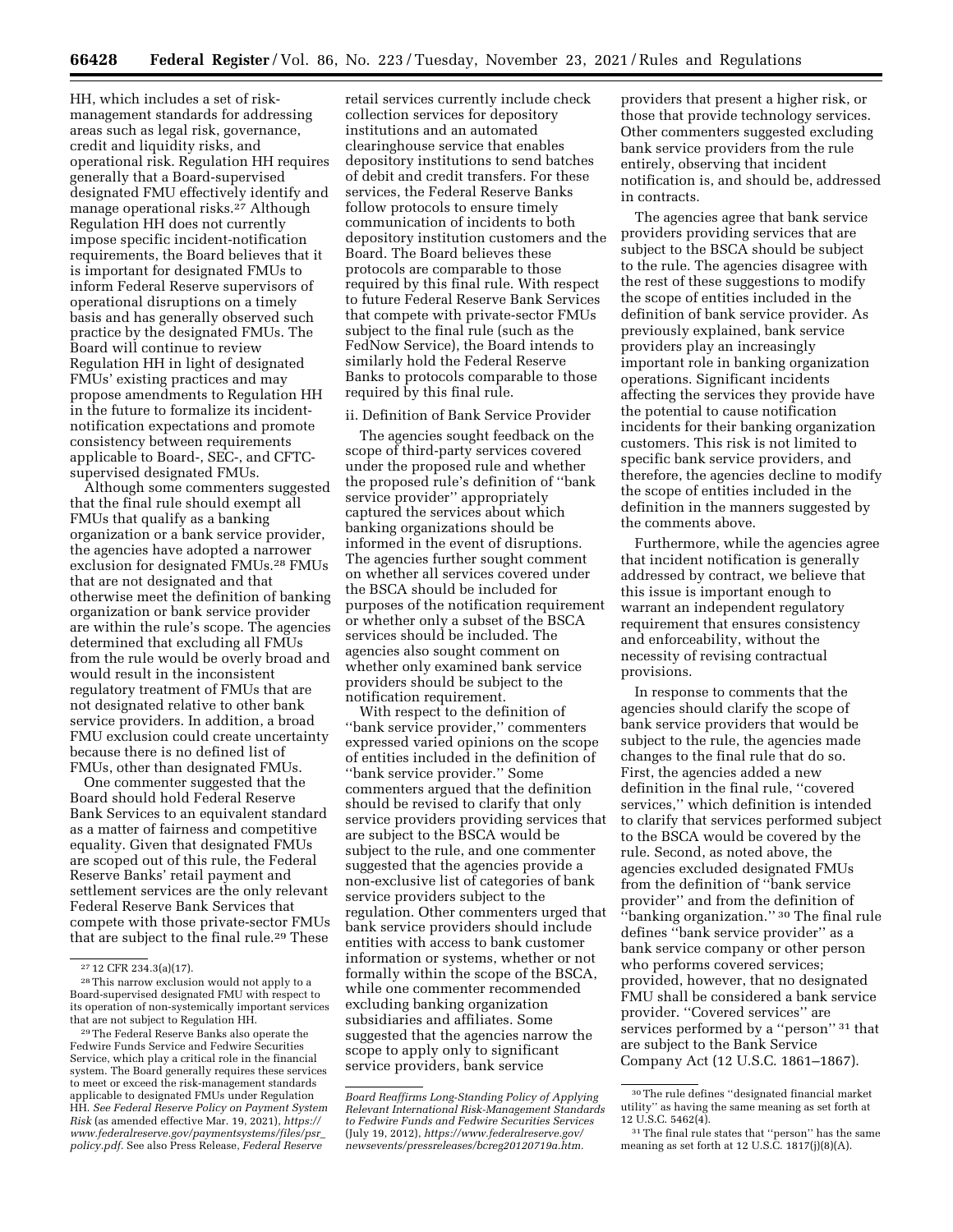iii. Definition of Computer-Security Incident

In the NPR, the agencies generally incorporated the principal definition employed by NIST to define ''computersecurity incident'' as an occurrence that:

• Results in actual or potential harm to the confidentiality, integrity, or availability of an information system or the information that the system processes, stores, or transmits; or

• Constitutes a violation or imminent threat of violation of security policies, security procedures, or acceptable use policies.

Although commenters generally supported the agencies' use of a standard industry term rather than a new, and potentially inconsistent, term and definition, they suggested revisions to more closely tailor the definition to the purposes of the rule. For example, many commenters recommended that the definition focus on incidents that result in actual, rather than potential, harm to an information system. Commenters were concerned that the tracking and notification of incidents that could potentially harm a banking organization would create an undue regulatory burden, possibly result in over-notification, and overlook the fact that many potential incidents can be effectively remediated. In addition, various commenters recommended deleting the second prong of the proposed definition, reasoning that violations of internal policies and procedures would be unlikely ever to result in incidents significant enough to warrant prompt notification; however, some commenters supported keeping actual violations of applicable security policies. Commenters also suggested introducing materiality thresholds or excluding non-security related outages or incidents. One commenter objected to narrowing the definition to ''actual'' harm and supported broadening the definition to include incidents causing ''serious,'' but not necessarily ''imminent,'' harm. Another commenter stated that the standard for determining whether an incident rises to the level to trigger mandated notices should be based on its impact to banking organizations or the financial system and be agnostic as to cause. One commenter stated that the definition should expressly exclude scheduled outages. The same commenter suggested that the term computer-security incident be changed to encompass two types of outages and align more with the NIST definition of cybersecurity incident to provide greater uniformity and clarity about what constitutes an incident and a reportable incident. Another

commenter also suggested substituting the term cybersecurity incident from NIST in lieu of computer-security incident. A commenter also suggested narrowing the term ''incident'' to exclude non-malicious data communications incidents or those occurring outside of the regulated entity's own network.

While the agencies continue to recognize that there is value in adopting an existing, standard definition, the agencies agree that the NIST definition does not wholly align with the purposes of the rule. The agencies have therefore narrowed the final rule's definition of ''computer-security incident,'' as suggested by the foregoing comments. Specifically, the final rule defines ''computer-security incident'' as an occurrence that results in actual harm to an information system or the information contained within it.32 Furthermore, the agencies have removed the second prong of the proposed computer-security incident definition relating to violations of internal policies or procedures. These changes narrow the focus of the final rule to those incidents most likely to materially and adversely affect banking organizations, while still retaining general consistency with the NIST definition.33

## iv. Definition of Notification Incident

The NPR defined a ''notification incident'' as a computer-security incident that a banking organization believes in good faith could materially disrupt, degrade, or impair—

• The ability of the banking organization to carry out banking operations, activities, or processes, or deliver banking products and services to a material portion of its customer base, in the ordinary course of business;

33 In response to comments, the agencies also considered whether to incorporate the NIST definition of ''cybersecurity incident'' instead and determined that this definition would inappropriately narrow the scope of incidents covered by the rule.

• Any business line of a banking organization, including associated operations, services, functions and support, and would result in a material loss of revenue, profit, or franchise value; or

• Those operations of a banking organization, including associated services, functions and support, as applicable, the failure or discontinuance of which would pose a threat to the financial stability of the United States.

Commenters addressed several aspects of the proposed definition. First, multiple commenters observed that the term ''could'' in the phrase ''could . . . disrupt, degrade, or impair'' was imprecise and overbroad. Multiple commenters suggested substituting the phrase ''could'' with ''reasonably likely to or will'' materially disrupt certain business lines or operations or ''has resulted in or will result in'' material disruptions to certain business lines or operations in its place. Some commenters also suggested that ''notification incident'' should be narrowed even further to incidents that actually materially disrupt or degrade.34

The agencies also received a number of comments on the NPR's ''believes in good faith'' language. Various commenters expressed support for the phrase, with at least one noting that the more subjective ''good faith'' standard gave some flexibility to an organization that might honestly, albeit mistakenly, conclude that an occurrence did not rise to the level of a notification incident and thereby fail to provide notice.35 Other commenters suggested that ''believe in good faith'' was too subjective and stated that the final rule should substitute a clearer term, such as ''determined.'' 36 And one commenter

35Two commenters supported maintaining the ''good faith'' standard, with one commenter noting that a reasonable belief standard could introduce too much uncertainty and invite questioning of decisions that are made quickly out of necessity and potentially without key facts known. One of those commenters stated that the final rule should reflect that information may not be available to make an assessment ''immediately'' after an occurrence.

36Commenters contended that the ''good faith'' standard may be unclear, and the agencies should provide guidance on how to make the good faith determination. An alternative would be for the rule text to state ''an incident that a banking organization determines is reasonably likely to disrupt'' instead of ''believes in good faith could disrupt.'' However, some commenters preferred the Continued

<sup>32</sup>One commenter requested clarification as to whether a ''near-miss'' incident would constitute a computer-security incident under the rule. A ''nearmiss'' incident would constitute a computersecurity incident only to the extent that such a ''near-miss'' results in actual harm to an information system or the information contained within it. Another commenter stated that the definition of ''computer-security incident'' should be limited to information systems that can cause a ''notification incident.'' For clarification, the definition of ''computer-security incident'' includes all occurrences that result in actual harm to an information system or the information contained within it. However, only those computer-security incidents that fall within the definition of 'notification incident'' are required to be reported. Two commenters advocated for excluding computer-security incidents due to non-security and non-malicious causes. For clarity, the definition includes incidents from whatever cause.

<sup>34</sup>A commenter suggested that if a banking organization had mitigation strategies in place to offset the impact to a bank or its customers, the incident should not be considered a significant or critical incident and therefore should not be considered a notification incident. The commenter also stated that the agencies should indicate that an outage that lasts less than 48-hours in duration does not represent a ''notification incident.''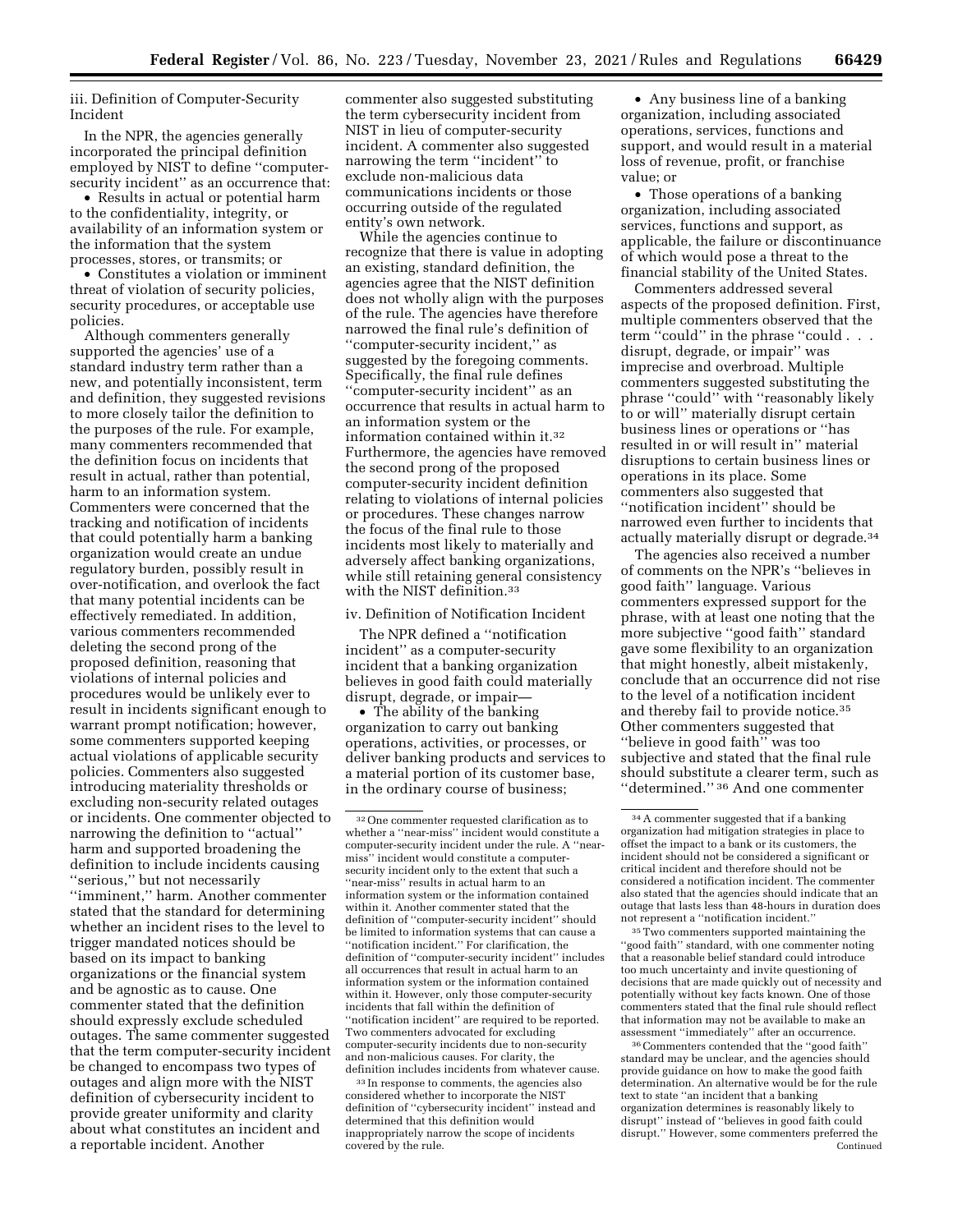suggested that the agencies change the ''in good faith'' belief notification standard to apply to critical, not significant, incidents.

In addition, commenters suggested that the final rule should specifically exclude from the notification requirement incidents where the impact is limited to certain types of computer systems (*e.g.,* compromises to a bank's marketing or personnel systems) or otherwise provide specific exclusions (*e.g.,* any incident lasting less than 48 hours), because they would be very unlikely to cause the kinds of harm that the agencies would regard as warranting notification. Another commenter suggested that the agencies include a requirement that a notification incident involve an information system operated by, or on behalf of, a banking organization, because it would be unduly burdensome and potentially unrealistic for covered entities to be responsible for systems operated by third parties, whereas another commenter believed the term ''notification incident'' should be revised to include incidents occurring at third-party service provider information systems and the sub-contractors (fourthparty providers) of those third-party service providers that collect bankingrelated information. One commenter recommended that the agencies use the same definition of notification incident for bank service providers and banking organizations, whereas another commenter stated that only ''notification incidents'' should be reported under the rule to ensure that high volumes of less significant or easily remediated occurrences and incidents that do not result in actual harm are not reported. In addition, one commenter stated that banking organizations should not be required to publicly disclose core business lines and critical operations to avoid inviting attacks. Another commenter supported the definition and suggested that the definition of notification incident be expanded to include events that involve infiltration of third-party systems that collect banking related information, such as password managers or browsers. Another commenter requested that the agencies clarify that voluntary reporting of incidents falling outside of the scope of the definition is permitted, and that the rule also distinguish between mandatory reporting of notification incidents and nondisruptive events that could be reported through an alternative, voluntary mechanism and timeline.

Following analysis and careful consideration of the various comments, the agencies are finalizing the definition largely as proposed, with modifications to address a number of commenters' concerns to clarify the rule and make it easier to administer.

The definition of ''notification incident'' includes language that is consistent with the ''core business line'' and ''critical operation'' definitions included in the Resolution Planning Rule issued by the Board and FDIC under section 165(d) of the Dodd-Frank Act.37 In particular, the second prong of the notification incident definition identifies incidents that impact core business lines, and the third prong identifies incidents that impact critical operations. Banking organizations subject to the Resolution Planning Rule may use the ''core business lines'' and ''critical operations'' identified in their resolution plans 38 to identify notification incidents under the second and third prongs of the final rule.

The final rule does not require banking organizations that are not subject to the Resolution Planning Rule to identify ''core business lines'' or ''critical operations,'' or to develop procedures to determine whether they engage in any operations, the failure or discontinuance of which would pose a threat to the financial stability of the United States. However, all banking organizations must have a sufficient understanding of their lines of business to be able to determine which business lines would, upon failure, result in a material loss of revenue, profit, or franchise value to the banking organization, so that they can meet their notification obligations.

Commenters also requested that the agencies clarify that the material loss of revenue, profit, or franchise value

38Elements of both the ''core business lines'' and ''critical operations'' definitions from the Resolution Planning Rule are incorporated in the ''notification incident'' definition. Under the Resolution Planning Rule, ''core business lines'' means those business lines of the covered company, including associated operations, services, functions and support, that, in the view of the covered company, upon failure would result in a material loss of revenue, profit, or franchise value, and ''critical operations'' means those operations of the covered company, including associated services, functions, and support, the failure or discontinuance of which would pose a threat to the financial stability of the United States. *See* 12 CFR 363.2, 381.2.

addressed by the second prong of the definition should be evaluated on an enterprise-wide basis. The agencies agree; a banking organization should evaluate whether the loss is material to the organization as a whole.

The agencies have concluded that there is substantial benefit to receiving notification of both computer-security incidents that have materially disrupted or degraded, and incidents that are reasonably likely to materially disrupt or degrade, a banking organization. Accordingly, the agencies are not narrowing the definition of ''notification incident'' to only include computersecurity incidents that have resulted in a material disruption or degradation in the final rule.

However, the agencies are narrowing the scope of covered computer-security incidents by substituting the phrase ''reasonably likely to'' in place of ''could.'' The agencies agree that the term ''could'' encompasses more, and more speculative, incidents than the agencies intended in promulgating the rule. Accordingly, and in keeping with commenters' suggestions, the agencies have substituted the term ''reasonably likely to'' in place of ''could.'' Under the ''reasonably likely'' standard, a banking organization will be required to notify its primary Federal regulator when it has suffered a computer-security incident that has a reasonable likelihood of materially disrupting or degrading the banking organization or its operations, but at the same time would not be required to make such a notification for adverse outcomes that are merely possible, or within imagination. The ''reasonably likely'' standard for notification is clearer and more in line with the agencies' intentions for the rule. Finally, the agencies believe that banking organizations are wellpositioned to assess the likelihood that a computer-security incident will result in the significant adverse effects described in the definition.

Some commenters also observed that the term ''impair'' was redundant of ''disrupt'' and ''degrade;'' that it was not a term defined by NIST; and that it should be removed. The agencies agree the term would be redundant with ''disrupt or degrade,'' and have removed the term ''impair'' from the definition.

After considering the comments carefully, the agencies are replacing the ''good faith belief'' standard with a banking organization's determination. The agencies agree with commenters who criticized the proposed ''believes in good faith'' standard as too subjective and imprecise. Accordingly, the agencies have removed the good faith language from the definition of

good faith standard over a ''reasonably likely'' standard.

<sup>37</sup>Section 165(d) of the Dodd-Frank Act and 12 CFR parts 363 and 381 (the Resolution Planning Rule) require certain financial companies to report periodically to the FDIC and the Board their plans for rapid and orderly resolution in the event of material financial distress or failure. On November 1, 2019, the FDIC and the Board published in the **Federal Register** amendments to the Resolution Planning Rule. *See* 84 FR 59194.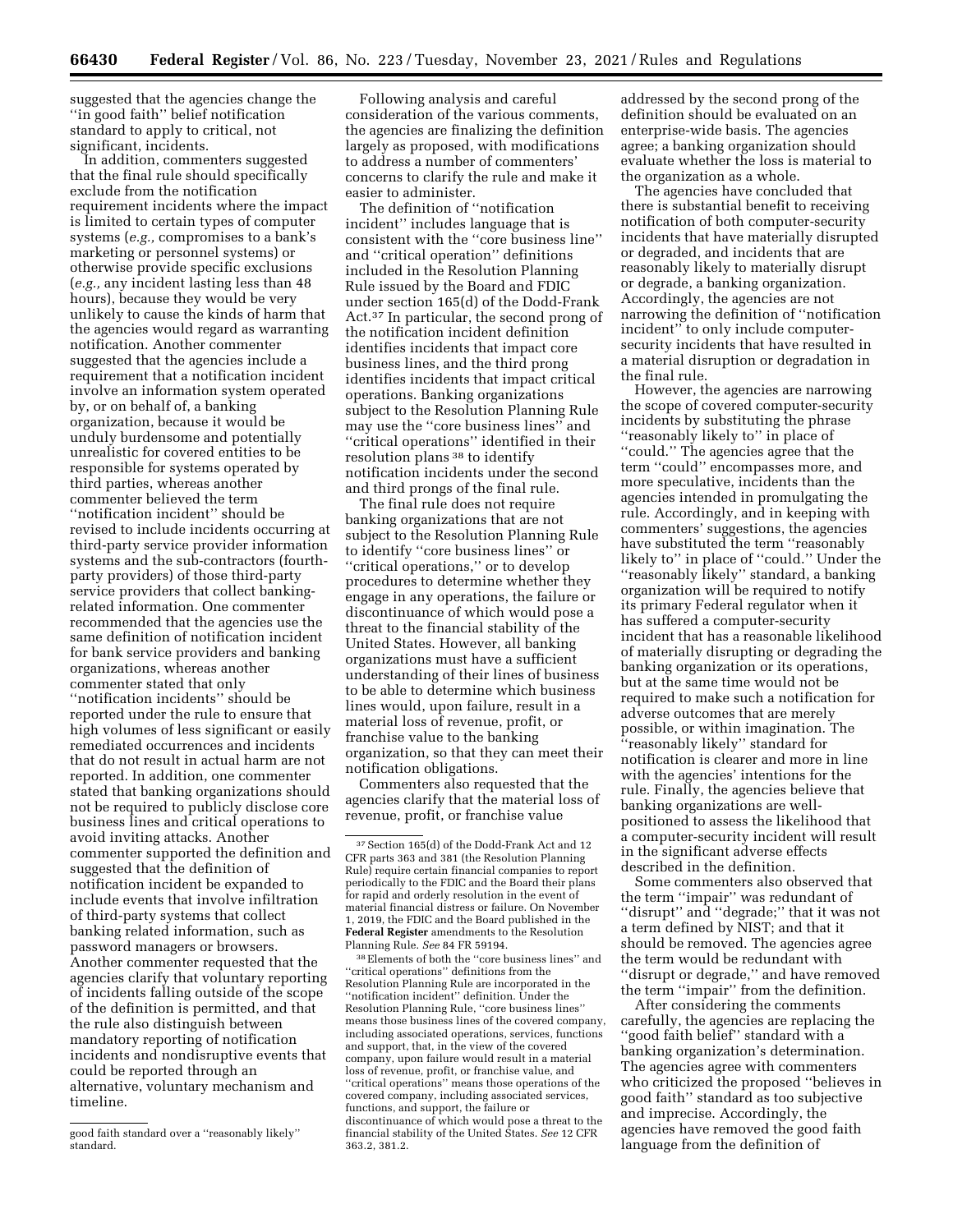''notification incident'' and have substituted a determination standard in the final notification requirement.

Finally, the agencies decline to exclude particular incidents or incidents that impact certain types of computer systems from the notification requirements. The agencies believe that the focus on the material adverse effects of a computer-security incident is a simpler and clearer way to ensure that they receive notification of the most significant computer-security incidents.

#### v. Examples of Notification Incidents

The NPR included a non-exhaustive list of incidents that would be considered notification incidents under the proposed rule and the agencies invited comment on specific examples of computer-security incidents that should or should not constitute notification incidents. The agencies received a few general comments about the list of incidents.

One commenter suggested that the agencies include additional details in the illustrative examples that would identify the type of information systems that would not require incident notification and another suggested more broadly that the final rule include illustrative examples of both incidents that would and would not be subject to the final rule. The agencies believe that the criteria set forth in the notification incident definition make clear that the focus of the rule is on incidents that materially and adversely impact a banking organization rather than on specific types of information systems. The agencies recognize that many banking organizations manage computer-security incidents every day that would not require notification under the final rule and have focused on illustrative examples of the type of incidents that would require notification.

One commenter suggested that the example discussing a ransom malware attack that encrypts a banking organization's core system is ''duplicative of various federal and state breach notification laws.'' The agencies continue to conclude that any incident of ransom malware that disrupts a banking organization's ability to carry out banking operations meets the definition of a notification incident, and as such, have retained this example, notwithstanding any potential overlap between the final rule and other Federal and state requirements for incident reporting.39

Another commenter suggested that some of the examples provided were ''inconsistent with'' the term computersecurity incident, as incidents such as failed system upgrades or unrecoverable system failures are not technically computer-security incidents. The agencies disagree with this comment and believe that the commenter is reading the definition of computersecurity incident too narrowly to focus on malicious incidents.

The agencies believe the examples in the proposed rule provide an appropriate perspective on the critical nature of the type of incidents that banking organizations should consider notification incidents. Having received only general comments and no specific new examples of notification incidents that should be included in the list, the agencies are retaining the illustrative examples provided in the NPR with some minor edits.40

The following is a non-exhaustive list of incidents that generally are considered ''notification incidents'' under the final rule:

1. Large-scale distributed denial of service attacks that disrupt customer account access for an extended period of time (*e.g.,* more than 4 hours);

2. A bank service provider that is used by a banking organization for its core banking platform to operate business applications is experiencing widespread system outages and recovery time is undeterminable;

3. A failed system upgrade or change that results in widespread user outages for customers and banking organization employees;

4. An unrecoverable system failure that results in activation of a banking organization's business continuity or disaster recovery plan;

5. A computer hacking incident that disables banking operations for an extended period of time;

6. Malware on a banking organization's network that poses an imminent threat to the banking organization's core business lines or critical operations or that requires the banking organization to disengage any compromised products or information systems that support the banking organization's core business lines or critical operations from internet-based network connections; and

7. A ransom malware attack that encrypts a core banking system or backup data.

While the agencies have included these illustrative examples to help clarify the scope of notification incidents, the final rule requires banking organizations to consider, on a case-by-case basis, whether any significant computer-security incidents they experience constitute notification incidents for purposes of notifying the appropriate agency. If a banking organization is in doubt as to whether it is experiencing a notification incident for purposes of notifying its primary Federal regulator, the agencies encourage it to contact its regulator. The agencies recognize that a banking organization may file a notification, from time to time, upon a mistaken determination that a notification incident has occurred, and the agencies generally do not expect to take supervisory action in such situations.

### *C. Banking Organization Notification to Agencies*

i. Timing of Notification to Agencies

The proposed rule would have required banking organizations to provide the mandated notification to the agencies as soon as possible and no later than 36 hours. The agencies asked whether this timeframe should be modified, and if so, how.

One commenter suggested that the agencies eliminate the ''as soon as possible'' requirement and simply require notification within 36 hours, which would eliminate an apparent tension between the permission for an organization to take a reasonable amount of time to determine that it has experienced a notification incident and the requirement for immediate reporting. Some commenters supported the 36-hour timeframe as an appropriate balance between the potential burden on institutions and the agencies' need for prompt information.<sup>41</sup> However, other commenters expressed concerns, viewing the 36-hour timeframe as too short to allow a banking organization to fully understand a computer-security incident and to provide a complete assessment of the situation. Commenters

<sup>39</sup>As previously explained, the agencies have considered whether existing reporting standards meet the purposes of this rule and concluded that

they do not. For example, ransom malware incidents that do not involve unauthorized access to or use of sensitive customer information would not be subject to the Gramm-Leach-Bliley Act (GLBA) notification standard.

<sup>40</sup>This is to clarify that example 6 addresses malware on a banking organization's system that poses *an imminent threat to the banking organization's core business lines or critical operations* or that requires the banking organization to disengage *any compromised products or information systems that support the banking organization's core business lines or critical operations from* internet-based network connections.

<sup>41</sup>One commenter suggested that notification obligations should begin ''36 hours after the banking organization confirms a notification incident has occurred, and has completed urgent measures to end the threat and protect its assets,'' to include time for a banking organization to take necessary measures.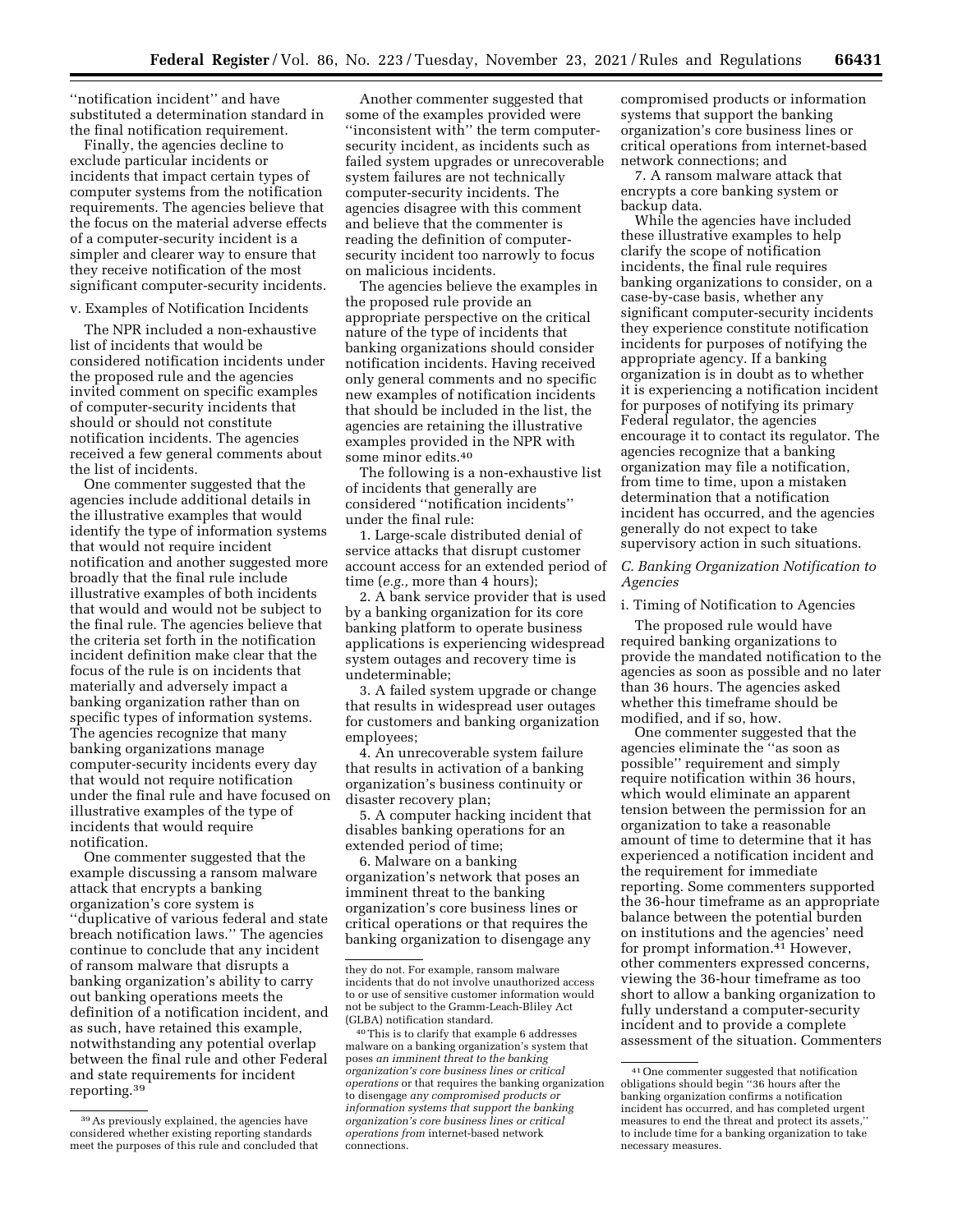noted that the 36-hour timeframe is only workable when it commences after a banking organization determines that a notification incident has occurred. In this regard, two commenters requested that the agencies expressly articulate in the final rule the explanation included in the NPR that the 36-hour timeframe commences at the point when a banking organization has determined that a notification incident has occurred.Several commenters suggested that the agencies consider a 72-hour window to provide banking organizations with additional time to assess potential incidents and to align the proposed rule with other regulatory requirements such as the New York State Department of Financial Services' (NYDFS) cybersecurity event notification requirement,<sup>42</sup> or the European Union's General Data Protection Regulation (GDPR),<sup>43</sup> both of which require covered entities to report relevant cyber-related incidents within 72 hours.44 A few commenters suggested that the notification timeframe should be increased to 48 hours, with one suggesting that any timeline align with business day processing, and another observing that community banks ''need the additional 12 hours to evaluate the situation and implement an appropriate incident response plan.'' One commenter suggested that the notification timeframe be extended to a minimum of five business days for banks under \$20 billion in assets in order to ''provide banks adequate time to work with vendors and their core processors to provide accurate notifications.'' Another commenter observed that, ''for a 36-hour notification timeframe to be potentially

*[Data=\(sc.Default\)](https://govt.westlaw.com/nycrr/Browse/Home/NewYork/NewYorkCodesRulesandRegulations?guid=I5be30d2007f811e79d43a037eefd0011&origination&Contextdocumenttoc&transitionTypeDefault&contextData=(sc.Default))*.

43 In particular, Article 33, Section 1 of the GDPR provides that, in the case of a personal data breach, the data controller ''shall without undue delay and, where feasible, not later than 72 hours after having become aware of it,'' notify the competent supervisory authority of the personal data breach. Moreover, Article 33, Section 2 requires data processors to ''notify the [data] controller without undue delay after becoming aware of a personal data breach.'' The full version of Regulation (EU) 2016/679 (GDPR) is available at: *[https://eur](https://eur-lex.europa.eu/legal-content/EN/TXT/PDF/?uri=CELEX:32016R0679)[lex.europa.eu/legal-content/EN/TXT/PDF/](https://eur-lex.europa.eu/legal-content/EN/TXT/PDF/?uri=CELEX:32016R0679)  [?uri=CELEX:32016R0679.](https://eur-lex.europa.eu/legal-content/EN/TXT/PDF/?uri=CELEX:32016R0679)* 

workable and achievable, it is imperative that the scope of the notification requirement be tailored.''

The agencies continue to believe that 36 hours is the appropriate timeframe, given the simplicity of the notification requirement and the severity of incidents captured by the definition of ''notification incident.'' 45 In developing the NPR and final rule, the agencies reviewed a number of existing security incident reporting requirements cited by the commenters and found that many of them involved detailed, prescriptive reporting requirements, often mandating that specific information be reported and including filing instructions. For example, the NYDFS rule requires that covered entities submit an annual statement certifying their compliance with the rule and keep all documents supporting their certification for five years, among other things. In contrast, the final rule sets forth no specific content or format for the simple notification it requires. The final rule is designed to ensure that the appropriate agency receives timely notice of significant emergent incidents, while providing flexibility to the banking organization to determine the content of the notification. Such a limited notification requirement will alert the agencies to such incidents without unduly burdening banking organizations with detailed reporting requirements, especially when certain information may not yet be known to the banking organizations.

In addition, changes to the definitions of ''computer-security incident'' and ''notification incident'' described above narrow the range, and reduce the speculative or uncertain nature of, incidents subject to the notification requirement.

The narrowed scope of notification incidents, however, makes it even more important for the agencies to receive notice as soon as possible. Additionally, the agencies recognize that a banking organization may be working expeditiously to resolve the notification incident—either directly or through a bank service provider—at the time it would be expected to notify its primary Federal regulator. The agencies believe, however, that 36 hours is a reasonable amount of time after a banking organization has determined that a notification incident has occurred to notify its primary Federal regulator, as

it does not require an assessment or analysis.

The agencies do not expect that a banking organization would typically be able to determine that a notification incident has occurred immediately upon becoming aware of a computersecurity incident. Rather, the agencies anticipate that a banking organization would take a reasonable amount of time to determine that it has experienced a notification incident. For example, some notification incidents may occur outside of normal business hours. Only once the banking organization has made such a determination would the 36-hour timeframe begin.

Accordingly, the agencies have determined that the final rule will retain the requirement that banking organizations provide notice as soon as possible and no later than 36 hours. The agencies note, however, that even within the 36-hour notification window, banking organizations' notification practices should take into account their criticality to the sector in which they operate and provide services. An effective practice of banking organizations that provide sector-critical services is to provide same-day notification to their primary Federal regulator of a notification incident. The agencies encourage this practice to continue among these banking organizations.

### ii. Method of Notification to Agencies

The proposed rule would have required a banking organization to notify the appropriate agency of a notification incident through any form of written or oral communication, including through any technological means, to a designated point of contact identified by the agency.

The agencies requested comments on how banking organizations should provide notifications to the agencies and sought comment on whether they should ''adopt a process of joint notification'' where multiple banking organization affiliates have differing notification obligations. Further, the agencies requested feedback on how such a joint notification should be done and why.

A substantial number of commenters responded to various aspects of these questions. While specific suggestions varied, a consistent theme was a desire for efficient and flexible options for providing notice, with some commenters observing that a notification incident could also affect normal communication channels. Other commenters made recommendations to enhance notification efficiency, such as suggesting the use of automated

<sup>42</sup>Effective March 1, 2017, the NYDFS Superintendent promulgated 23 NYCRR Part 500, a regulation establishing cybersecurity requirements for financial services companies. Section 500.17 *Notices to superintendent* requires each ''covered entity'' to notify the NYDFS Superintendent ''as promptly as possible but in no event later than 72 hours from a determinantion that a cybersecurity event has occurred.'' The NYDFS regulation is available at:*[https://govt.westlaw.com/nycrr/Browse/](https://govt.westlaw.com/nycrr/Browse/Home/NewYork/NewYorkCodesRulesandRegulations?guid=I5be30d2007f811e79d43a037eefd0011&origination&Contextdocumenttoc&transitionTypeDefault&contextData=(sc.Default))  [Home/NewYork/NewYorkCodesRulesand](https://govt.westlaw.com/nycrr/Browse/Home/NewYork/NewYorkCodesRulesandRegulations?guid=I5be30d2007f811e79d43a037eefd0011&origination&Contextdocumenttoc&transitionTypeDefault&contextData=(sc.Default)) [Regulations?guid=I5be30d2007f811e79d43a037eef](https://govt.westlaw.com/nycrr/Browse/Home/NewYork/NewYorkCodesRulesandRegulations?guid=I5be30d2007f811e79d43a037eefd0011&origination&Contextdocumenttoc&transitionTypeDefault&contextData=(sc.Default)) [d0011&origination&Context](https://govt.westlaw.com/nycrr/Browse/Home/NewYork/NewYorkCodesRulesandRegulations?guid=I5be30d2007f811e79d43a037eefd0011&origination&Contextdocumenttoc&transitionTypeDefault&contextData=(sc.Default)) [documenttoc&transitionTypeDefault&context](https://govt.westlaw.com/nycrr/Browse/Home/NewYork/NewYorkCodesRulesandRegulations?guid=I5be30d2007f811e79d43a037eefd0011&origination&Contextdocumenttoc&transitionTypeDefault&contextData=(sc.Default))*

<sup>44</sup>*See id.* 

<sup>45</sup>As noted above, the agencies recognize that a banking organization may file a notification, from time to time, upon a mistaken determination that a notification incident has occurred, and the agencies generally do not expect to take supervisory action in such situations.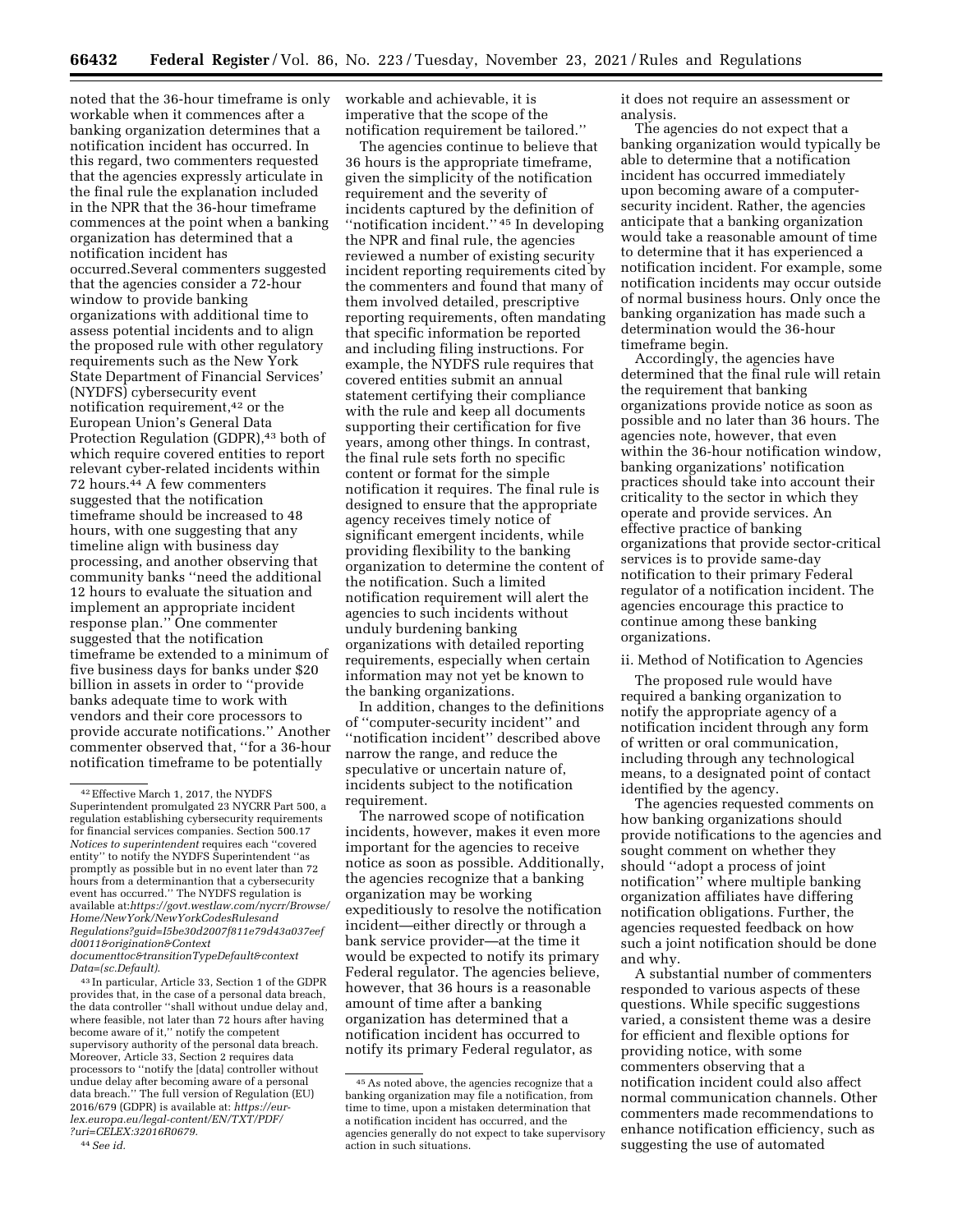electronic notifications. Two commenters suggested that, consistent with the agencies' statement in the NPR, the rule should explicitly state that no specific information is required and that the rule does not prescribe any particular reporting form.

The agencies have concluded that email and telephone are the best methods currently available for effective notification. Recognizing, however, that agency processes may evolve and technology will likely change (and improve) available communication options over time, the agencies have also built flexibility into the final rule by stating that the agencies may prescribe other similar methods pursuant to which notice may be provided. The agencies believe that this approach balances the need for banking organizations to have some flexibility, including if a communication channel is impacted by the incident, with the agencies' need to ensure that they actually receive the notifications.

The agencies also sought comments on whether centralized points of contact, regional offices, or banking organization-specific supervisory teams would be better suited to receive these notifications. The comments from banking organizations and bank service providers differed on this issue.

Some banking organizations suggested that the process should remain ''flexible'' and that the rule provide that the notification requirement could be ''satisfied by any of several methods,'' including providing the notification to the banking organization's on-site or supervisory teams, appropriate regional offices, or an agency-designated point of contact. Other commenters, including bank service providers, suggested creating a joint notification process, or centralized portal or point of contact for all agencies to receive all such notifications directly. The agencies believe that the provision of notice can often be efficiently and effectively achieved by communicating with the appropriate agency supervisory office or other designated agency contacts, which may include designated supervisory staff, call centers, incident response teams, and other contacts to be designated by the respective agency.

The agencies also received several comments requesting further instruction and guidance on the method and manner of the required notifications. Several other commenters requested additional guidance on what a notice must contain and the scope of information that should be provided, and even requested certain specific exclusions.

The notification requirement is intended to serve as an early alert to a banking organization's primary Federal regulator about a notification incident. The agencies anticipate that banking organizations will share general information about what is known at the time of the incident. No specific information is required in the notification other than that a notification incident has occurred. The final rule does not prescribe any form or template. A simple notice can be provided to the appropriate agency supervisory office, or other designated point of contact, through email, telephone, or other similar method that the agency may prescribe. The notifications, and any information related to the incident, would be subject to the agencies' confidentiality rules.46

Accordingly, the agencies revised the NPR language. The final rule provides that a banking organization would notify the appropriate agencydesignated point of contact through email, telephone, or other similar methods that the agency may prescribe.

## *D. Bank Service Provider Notification to Banking Organization Customers*

## i. Scope of Bank Service Provider Notification

Commenters generally supported the idea of only notifying affected customers although some commenters suggested that all banking organization customers should be notified.47 One commenter specifically suggested that bank service provider notifications should only go to banking organizations that are ''directly impacted by the incident when a bank service provider has made a determination that the incident will or is reasonably likely to materially impact the services provided to the banking organization.'' The agencies agree with the ''materiality'' aspect of this comment and the focus on ''reasonably likely'' impacts. Accordingly, the agencies are revising the final rule to include the phrase ''materially disrupted or degraded, or is reasonably likely to materially disrupt or degrade.'' This change is also responsive to comments that requested the agencies further harmonize the bank service provider notification

requirement with the banking organization notification requirement.

The final rule does not require a bank service provider to assess whether the incident rises to the level of a notification incident for a banking organization customer, which remains the responsibility of the banking organization. The agencies anticipate that bank service providers would make a best effort to share general information about what is known at the time. If, after receiving notice from a bank service provider, the banking organization determines that a notification incident has occurred, the banking organization is required to notify its primary Federal regulator in accordance with this final rule. The agencies generally will not cite a banking organization because a bank service provider fails to comply with its notification requirement.

Another commenter described the potential for confusion that could ensue if a bank service provider were to notify all customers, when only some of them were affected by the computer-security incident. They advised that such an overly broad notification to all customers could ''cause the banking organization customers and the bank service provider to respond to questions and concerns from banking organization customers [who were] not affected by the computer-security incident.'' The agencies agree with these commenters and are retaining in the final rule the requirement that notice be provided only to ''each affected banking organization customer.''

Another commenter noted that the final rule needs to account for the distinction between cloud-based services versus on-premises services and a shared-responsibility service delivery model. Under the final rule, the agencies would require bank service providers to continue to provide a banking organization customer with prompt notification of material incidents regardless of current contract language and irrespective of the chosen service delivery model. Even under a shared service model, a bank service provider will still need to provide notice to banking organization customers if the bank service provider has determined it has experienced a computer-security incident that has materially disrupted or degraded, or is likely to materially disrupt or degrade, covered services provided to such banking organization customer for four or more hours. Given the purposes of the rule, the agencies believe this is a reasonable requirement and are adopting it in the final rule.

Whether the covered services are being provided through a software-as-a-

<sup>46</sup>*See, e.g.,* 12 CFR part 4 (OCC); 12 CFR part 261 (Rules Regarding Availability of Information) (Board); 12 CFR 309.6 (Disclosure of exempt records) (FDIC).

<sup>47</sup>While most commenters believe that notifying all banking organizations subscribing to the disrupted service may lead to potentially harmful over-reporting, one commenter stated that notifying all banking organizations using the service may be appropriate since the service disruption may be broader than originally expected.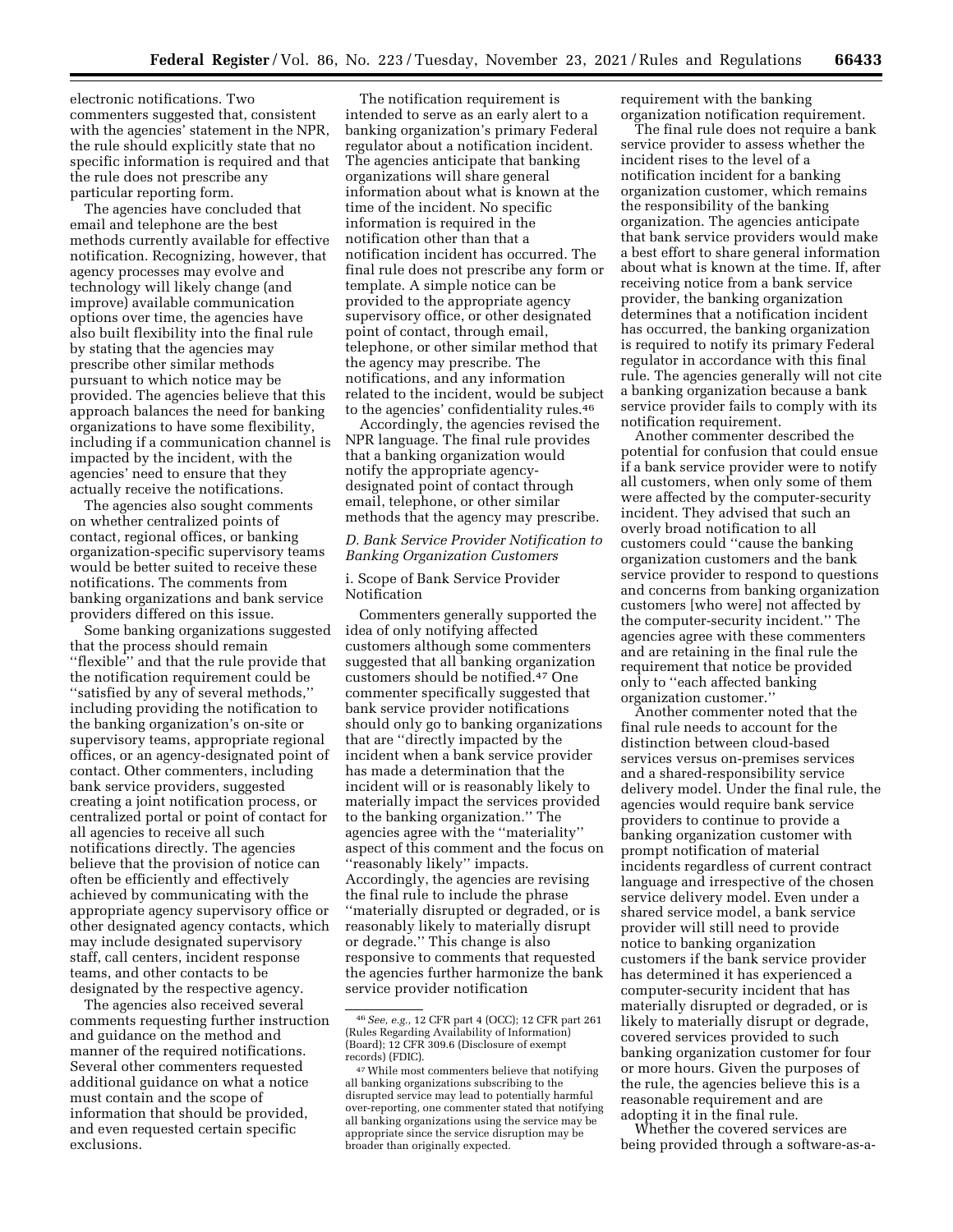service (SaaS) arrangement, or through some other service delivery method, a bank service provider must provide notification to banking organizations in accordance with the standard in the final rule. The banking organization must then independently determine if a notification incident has occurred.

Finally, in response to concerns expressed by commenters, the agencies are revising the final rule to specifically exclude scheduled maintenance, testing, or software updates previously communicated to a banking organization customer. This new exception should reduce over- and unnecessary notification. If, however, the scheduled maintenance, testing, or software update exceeds the parameters communicated to the banking organization customer and meets the notification standard set forth in the rule, this exception does not apply.

ii. Timing of Bank Service Provider Notification

Several commenters favored immediate notifications. Others were concerned that immediate notifications may result in over- and inaccurate notification. For example, some commenters objected to the requirement that a bank service provider must ''immediately'' notify affected banking organizations 48 and recommended that the notification occur ''as soon as practicable,'' within the first four hours of the occurrence of a computer-security incident, or in a ''timely'' manner (or a similar standard) after a service disruption to prevent over-reporting and provide time for bank service providers to assess the severity of an incident.49 One commenter noted that an immediate notification standard may be appropriate but only after the bank service provider determines that a notification incident has occurred, while other commenters stated that immediate notification was appropriate. Another commenter expressed concern that immediate notice may leave no time lapse ''between when a computersecurity incident occurred and when notification has to happen.'' While expressing similar sentiments, some commenters suggested substituting the term ''timely,'' or ''promptly'' and ''without undue delay,'' in place of the ''immediate'' requirement. Another

commenter suggested that different reporting obligations should be permitted contingent upon the location of the incident (on-premise services vs. cloud services). The same commenter suggested modifying the ''good faith'' standard to instead require ''prompt'' notification where a bank service provider obtains actual knowledge of an incident that impacts services for more than four hours.

Other commenters drew distinctions between security incidents and service disruptions. One commenter observed that ''[u]nlike a 'computer-security incident' which requires time to identify and evaluate, a disruption in service is instantaneously apparent and bank service providers can immediately notify banking organizations of the disruption in service.'' For similar reasons, another commenter suggested bifurcation of service provider notifications: ''one immediate notice timeline if the incident affects the security of the banking organization's systems and a second, longer time period for disruption.''

In response to these comments, the agencies are revising the rule to provide that a bank service provider must notify affected banking organization customers ''as soon as possible'' when it ''determines'' it has experienced an incident that meets the standard in the rule. Use of the term ''determined'' allows the bank service provider time to examine the nature of the incident and assess the materiality of the disruption or degradation of covered services. Additionally, the ''four or more hours'' threshold should reduce notifications concerning less material incidents. Once the bank service provider has made this determination, it must provide notice ''as soon as possible.''

Some commenters recommended revising the proposed rule to ''allow for service providers to satisfy their notification requirement by providing notification to their banking customer consistent with any requirements and by any methods set forth in their contract with that customer, so long as the method reasonably ensures that the banking organization receives the notification.'' While the agencies believe it is reasonable to assume that providing notification to customers following a determination that a material incident has occurred should be consistent with many existing contractual provisions, the agencies conclude that an independent regulatory requirement is appropriate to ensure that banking organizations receive consistent and timely notification of the most significant computer-security incidents affecting covered services.

Other comments suggested that a 36 or 72-hour notification timeframe would be reasonable. For the reasons expressed above, the agencies disagree that bank service providers could (or should) wait this long to alert banking organization customers about a material disruption or degradation in covered services. Accordingly, the final rule requires bank service providers to provide notice as soon as possible when the bank service provider has determined it has experienced a notification incident.

iii. Bank Service Provider Notification to Customers

Some commenters stated that the requirement in the proposal to notify two individuals at each affected banking organization of an incident was appropriate. One commenter suggested that a third notification be sent to a banking organization's general email or telephone number. Several commenters recommended the agencies allow the notification through general channels accessible by multiple employees at affected banking organizations, and one commenter suggested that ''significant'' bank service providers should directly notify the agencies. Other commenters asserted that requiring bank service providers to notify two contacts at each banking organization customer would be overly prescriptive and burdensome.50 Instead, these commenters recommended that bank service providers should work with their banking organizations to designate a central point of contact, but bank service providers should not be required to ensure that a contact at the banking organization receive the notification.51

Regarding existing provisions in contracts, a commenter contended that ''contractual provisions with bank service providers commonly provide specific notice methods and generally provide notice to two or more banking organization employees.'' This is consistent with the agencies' understandings of existing agreements based on their broad-based review of bank service provider agreements, which was reflected in the language of the proposed rule.

As an alternative to the approach in the proposed rule, a few commenters suggested that the rule should ''instead focus on outcomes—ensuring that the

<sup>48</sup>Obstacles to immediate notification mentioned by commenters included that bank service providers need time to assess whether an incident

<sup>&</sup>lt;sup>49</sup> A commenter suggested that any timing for notification should allow an opportunity for reasonable investigation to help ensure that material incidents are flagged to the regulators and are not obfuscated by an influx of false positives or non-material matter.

<sup>50</sup>Commenters suggested that one contact should be adequate, as smaller banking organizations may not have two contacts available.

<sup>51</sup>A commenter also recommended different notification obligations for on-premises services compared to cloud-based services. Commenters also suggested a carve-out to the notification obligation when a bank service provider is delayed or prevented by law enforcement.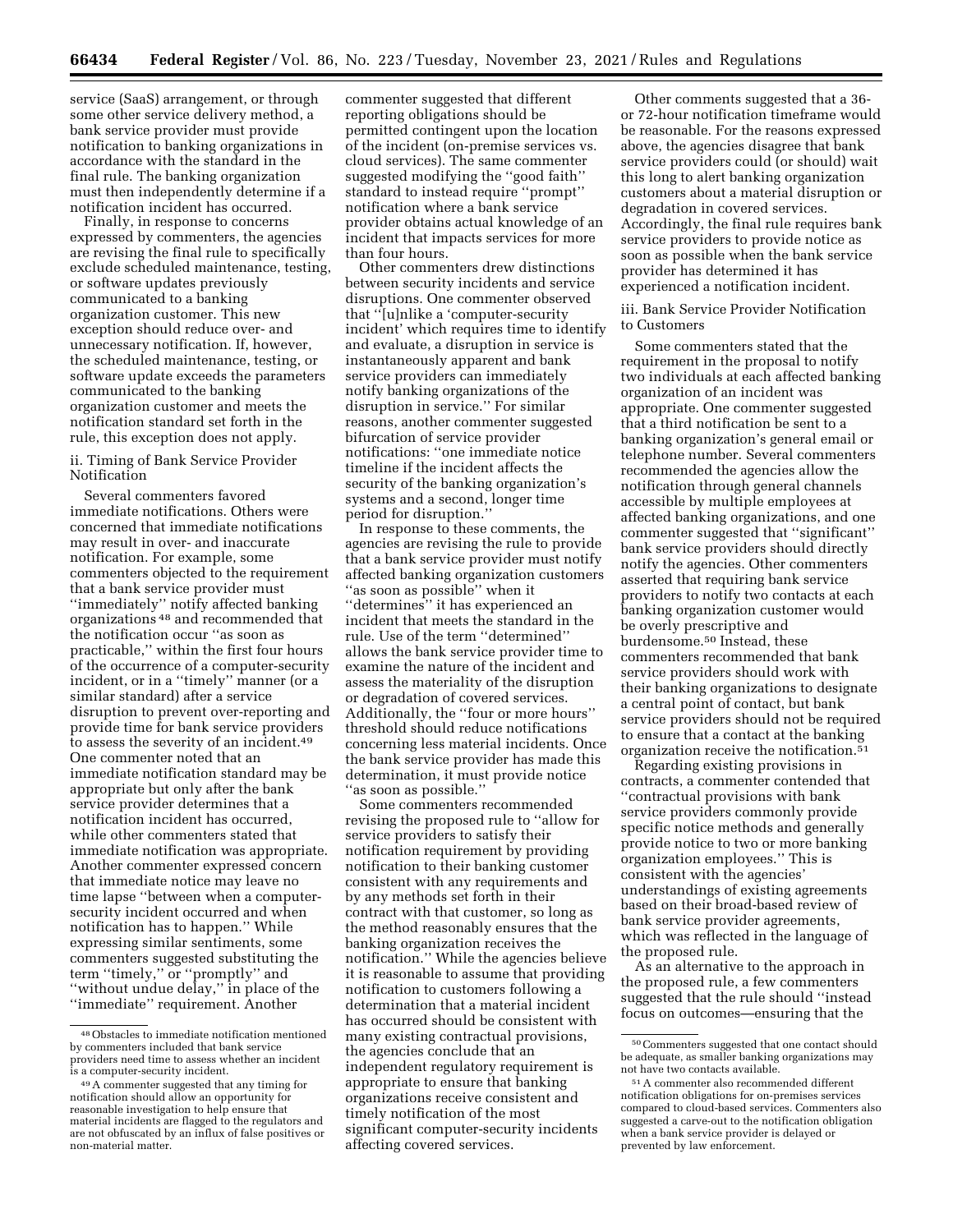appropriate individuals or entities at banking organizations receive timely notice.'' Another commenter suggested that ''banking organizations should have a central point of contact that would be accessible by more than one person to ensure that notifications to the banking organization are timely received and acted upon.'' This approach was echoed by another banking industry commenter, who suggested that ''notification through a medium or channel that is accessed by and available to multiple banking organization employees'' should be allowed to meet the NPR's notification requirement. Some commenters suggested using automated notifications or centralized notification portals to streamline the notification process.

After consideration of the comments, the agencies are revising the final rule to keep the notification process simple and flexible. Rather than requiring bank service providers to notify two individuals at each affected banking organization customer, which may not be effective for every banking organization or bank service provider, the final rule requires bank service providers to notify ''at least one bankdesignated point of contact at each affected banking organization customer.'' The final rule states that a banking organization-designated point of contact is an email, phone number, or any other contact(s), previously provided to the bank service provider by the banking organization customer.

The agencies determined effective notice will be best achieved if banking organizations and bank service providers work collaboratively to designate a method of communication that is feasible for both parties and reasonably designed to ensure that banking organizations actually receive the notice in a timely manner. The final rule also provides flexibility for banking organizations and bank service providers to determine the appropriate designated point of contact, and if a banking organization customer has not previously provided a bank-designated point of contact, such notification shall be made to the Chief Executive Officer (CEO) and Chief Information Officer (CIO) of the banking organization customer, or two individuals of comparable responsibilities, through any reasonable means.

iv. Bank Service Provider Agreements— Contract Notice Provisions

Several commenters observed that contracts between banking organizations and bank service providers routinely include incident notification

provisions.52 But other commenters noted that current contractual provisions may not align with the proposed rule's notification requirements and, as such, would need to be amended or revised, which may take time to complete.

Commenters generally stated that while contracts between banking organizations and bank service providers already have negotiated notice provisions, such contracts would need to be amended to ensure compliance with the rule. In that regard, commenters expressed the view that the proposed rule should be revised to allow for bank service providers to satisfy their notification requirement by providing notification to their banking organization customer consistent with any requirements and by any methods set forth in their contract with that customer, so long as the method reasonably ensures that the banking organization customer receives the notification. Facilitating compliance with the rule in this manner would prevent banking organizations from having to incur the costs to amend existing contracts. Other commenters expressed perceived challenges with renegotiating contracts to comply with the rule and commenters stated that they should not be faulted for a bank service provider's failure to notify. One commenter expressed concern that community banks may hold little power in these negotiations and recommended extending the compliance date of the rule for community banks. Relatedly, a commenter argued that if FMUs are required to provide mandated notices to their banking organization customers, the rule should require banking organization customers to identify and update their contacts for mandated notices to their bank service providers, rather than placing the burden on bank service providers to request and seek updates to these contacts. Commenters also urged the agencies to accept the notification methods specified in these contracts and clarify contract expectations. A few commenters requested that the agencies provide specific contract expectations and to consider conducting a review of contracts to confirm the notice provisions were adequate.

The agencies believe many contracts already address such notices to banking organizations. Typically, existing bank service provider agreements that support operations that are critical to a banking organization customer require notification to the customer as soon as possible in the event of a material incident during the normal course of business. If such notification provisions satisfy the requirements of the final rule, then notification under the contractual provisions will satisfy a bank service provider's obligation under the rule as well. The agencies note that existing notification procedures may include some redundancy with the final rule. However, the agencies are requiring notice in the final rule to ensure that a notification occurs in the event of a material computer-security incident. As a result, the agencies are not incorporating these recommendations. The agencies also note that the notification requirement created by this rule is independent of any contractual provisions, and therefore, bank service providers must comply even where their contractual obligations differ from the notification requirement in this rule. The agencies anticipate that banking organizations and bank service providers will work collaboratively to designate a method of communication that is feasible for both parties and reasonably designed to ensure that banking organizations actually receive the notice in a timely manner, for purposes of complying with the rule.

This final rule is not expected to add significant burden on bank service providers. The agencies' experiences with conducting bank service provider contract reviews during examinations indicate that many of these contracts include incident-reporting provisions. The agencies also observe that there are effective automated systems for notification currently.

In addition, for banking organizations that have not already designated individuals to be notified under contractual obligations, the agencies do not believe that requiring bank service providers to notify banking organization CEOs and CIOs would create significant burden. In these circumstances, the agencies believe that bank service providers can easily obtain contact information for banking organization CEOs and CIOs.

### **IV. Other Rulemaking Considerations**

In the NPR, the agencies sought feedback on a number of related topics, which are addressed separately in the sections that follow.

<sup>52</sup>A commenter stated that bank service providers already subject to contractual breach reporting obligations should be excluded from the rule while a different commenter believed that as a matter of fairness and competitive equality, if private sector FMUs are required to provide mandated notices to either their primary Federal regulator or their banking organization customers, the Board should publicly commit to hold Federal Reserve Bank services to an equivalent standard.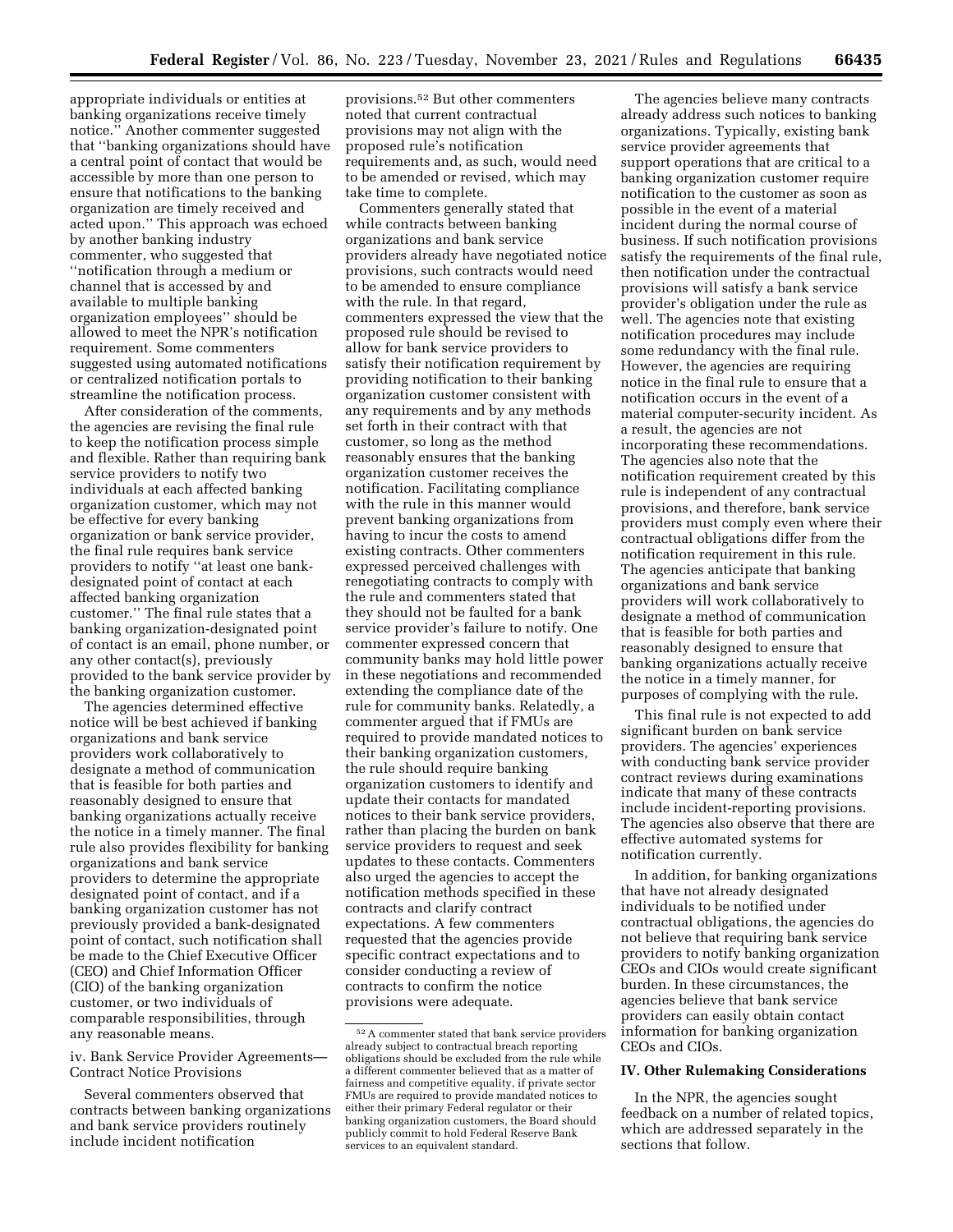### *A. Bank Service Provider Material Incidents Consideration*

The agencies requested comments about the potential burden the rule would impose on small bank service providers and about circumstances when a banking organization customer would not be aware of a material disruption in services unless they were notified. There were limited comments on this question.

A few commenters noted that banking organizations are often contacted by their customers shortly after an incident and service outage occurs. Despite indirect knowledge or suspicions about potential service outages or limitations, banking organizations should still be notified of material incidents by their bank service providers.

Merely identifying the fact of an outage or service interruption would not help banking organization customers understand the extent of such an outage or service interruption. Receiving notification from a bank service provider would enable a banking organization customer to evaluate the impact of the computer-security incident on its operations to determine whether it is experiencing a notification incident. If a banking organization is experiencing a notification incident and notifies its primary Federal regulator, the regulator then may evaluate and assist, as appropriate.

# *B. Methodology for Determining Number of Incidents Subject to the Rule*

The agencies invited comment on the methodology used to estimate the number of notification incidents that may be subject to the proposed rule each year. Several commenters provided general comments suggesting the agencies may have underestimated the burden associated with the proposed rule; however, only one trade association commenter provided specific observations on the methodology used to estimate the number of incidents subject to the rule. This commenter suggested that the agencies should ''seek additional comments on the estimated costs and benefits of the proposed rule.''

The agencies also received comments related to the costs associated with complying with the rule. A commenter asserted, without further detail, that the proposed costs of compliance were underestimated. This commenter suggested that the agencies gather more information and data to adequately assess the regulatory impact of the proposal. Regarding estimating the number of notification incidents per year that would be reported under the

proposed rule, one commenter suggested the agencies already have this information. Another commenter asserted that the rule would result in significant costs in standing up internal processes and procedures to comply with a new Federal regulatory mandate, resulting in ongoing cost and burden.

The agencies have addressed the costs of this rule in the Impact Analysis section below. Moreover, the methodology used to determine the number of incidents subject to the rule reflects the agencies' experience that computer-security incidents that rise to the level of notification incidents are rare. The agencies also believe that the final rule largely formalizes a process that already exists, reflecting the collaborative and open communication that exists between banking organizations and the agencies.

As discussed in more detail in the Impact Analysis section, the agencies reviewed available supervisory data and a subset of Suspicious Activity Report (SAR) data involving cyber incidents targeting banking organizations to develop an estimate of the number of notification incidents that may occur annually. The agencies specifically recognized that an analysis of SAR filings would not capture the full scope of incidents addressed by this rule. However, the agencies also considered supervisory data, which includes the voluntary notification banking organizations already provide, to inform their estimate of the frequency of notification incidents. Based on this assessment, the agencies continue to believe that the estimated 150 notification incidents annually set forth in the Impact Analysis is reasonable. The agencies are not seeking additional comments on the estimated costs and benefits of the rule.

### *C. Voluntary Information Sharing*

One commenter suggested the agencies should acknowledge the importance of voluntary information sharing within an ''expanding notice schema,'' and rely upon voluntary disclosures for non-disruptive events. Another suggested the rule should ''distinguish between existing, voluntary information-sharing between banking organizations'' and the final rule's required incident notification disclosures.

The focus and purpose of this final rule is to ensure that the agencies receive prompt notice of notification incidents, which we have defined to include only the most significant incidents affecting banking organizations. The final rule does not solicit notifications on non-disruptive

events and differs from and does not prevent traditional supervisory information sharing. However, the agencies agree that voluntary information sharing is critically important and encourage banking organizations and bank service providers to continue sharing information about incidents not covered by this rule.

### *D. Utilizing Prompt Corrective Action Capital Classifications*

One commenter suggested incorporating ''existing terms and definitions of discrete, rare, disruptive events'' such as ''Prompt Corrective Action (PCA) capital category definitions, or the invocation of Sheltered Harbor protocols.'' 53 The agencies decline to follow this recommendation. The agencies have used definitions in the final rule that are broadly consistent with NIST terminology, which is widely used across various industry segments.

# *E. Ability To Rescind Notification and Obtain Record of Notice*

The agencies received several comments regarding the agencies' collection and use of notification incident information from banking organizations. One commenter urged the agencies to develop procedures, subject to notice and comment, that would be taken upon receipt of a banking organization's incident notification information and any subsequently gathered information related to the incident. Commenters also urged the agencies to clarify information sharing practices and protocols relating to notification incident reports, expressing concerns with confidentiality and data security. One commenter suggested that notification incident reports should be shared with banking organizationspecific supervisory teams. Commenters stated that any information submitted should be subject to the agencies' confidentiality rules and that the agencies should explain how the information would be protected.

One commenter suggested the agencies establish a ''mechanism to rescind'' notifications in situations where ''initial determinations overestimate[d] the severity or significance of an event.'' No formal

<sup>53</sup>To learn more about PCA capital category definitions, see OCC Bulletin 2018–33, *Prompt Corrective Action: Guidelines and Rescissions*  (Sept. 28, 2018), which can be found at: *[https://](https://www.occ.gov/news-issuances/bulletins/2018/bulletin-2018-33.html) [www.occ.gov/news-issuances/bulletins/2018/](https://www.occ.gov/news-issuances/bulletins/2018/bulletin-2018-33.html)  [bulletin-2018-33.html.](https://www.occ.gov/news-issuances/bulletins/2018/bulletin-2018-33.html)* To learn more about Sheltered Harbor protocols, see the Sheltered Harbor landing page at: *[https://www.aba.com/](https://www.aba.com/banking-topics/technology/cybersecurity/sheltered-harbor#)  [banking-topics/technology/cybersecurity/sheltered](https://www.aba.com/banking-topics/technology/cybersecurity/sheltered-harbor#)[harbor#.](https://www.aba.com/banking-topics/technology/cybersecurity/sheltered-harbor#)*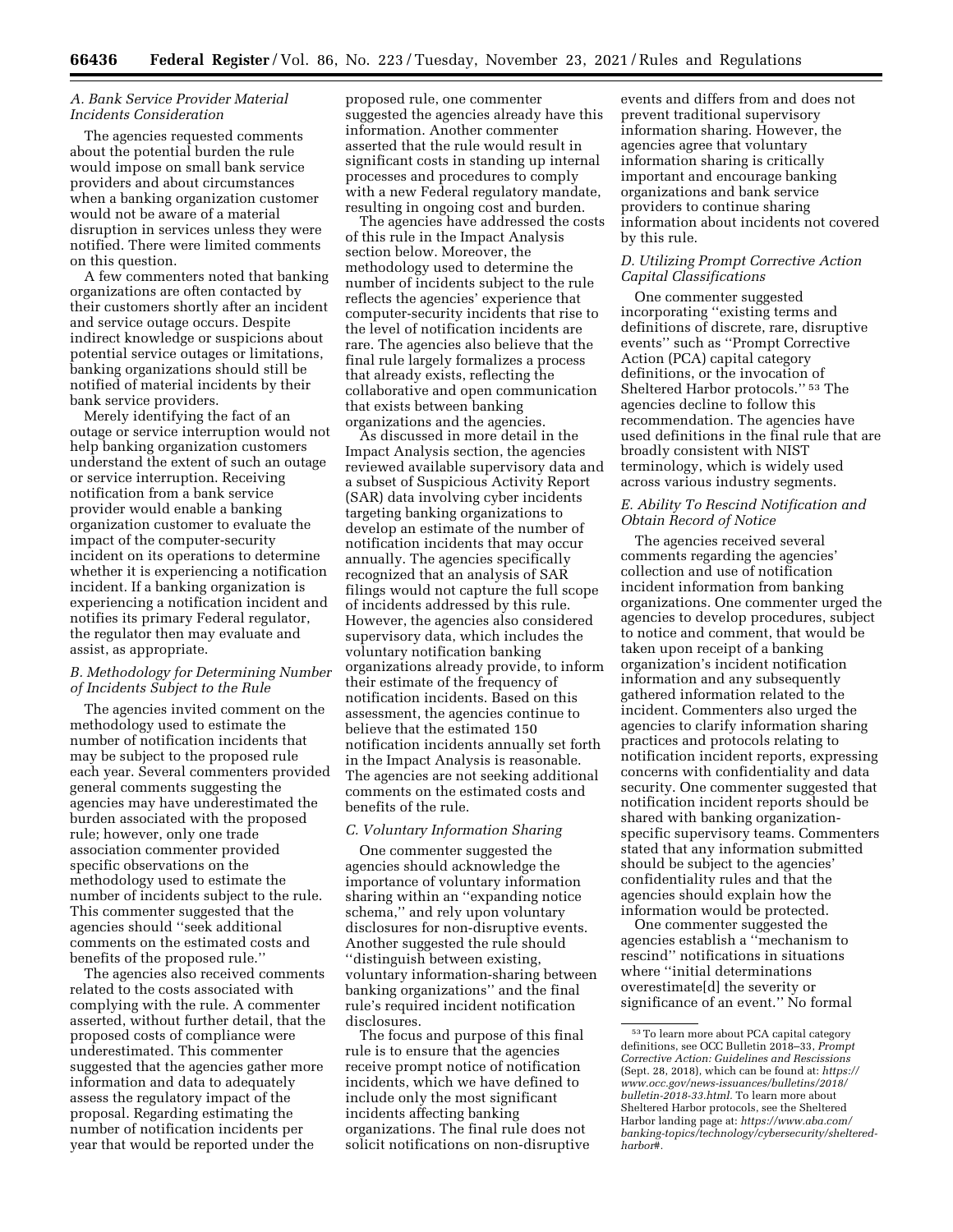rescission mechanism is required. The agencies recognize that a banking organization or bank service provider may provide notice, from time to time, upon a mistaken determination that such notice is necessary. A banking organization or bank service provider may update its original notification if it later determines that its initial assessments were incorrect or overcautious.

Other commenters discussed the need to obtain or retain copies of the notifications for recordkeeping purposes. The rule does not impose any recordkeeping requirements.

Another commenter suggested the agencies should indicate how information that the agencies obtain under this rule would remain protected and confidential. Additionally, they requested confirmation that the information provided would be considered exempt from Freedom of Information Act (FOIA) requests. As the agencies noted in the proposal, the notification, and any information provided by a banking organization related to the incident, would be subject to the agencies' confidentiality rules, which provide protections for confidential, proprietary, examination/ supervisory, and sensitive personally identifiable information.54 However, the agencies must respond to individual FOIA requests on a case-by-case basis.

#### *F. Single Notification Definition*

One commenter suggested the agencies implement only a ''single definition for a notification incident that applies to both bank service providers and banking organizations.'' The agencies believe that this would be unworkable; the two notification requirements serve different purposes. Accordingly, the agencies declined to implement a single definition. However, the agencies have sought to harmonize the two notification standards where feasible.

# *G. Affiliated Banking Organizations Considerations*

The final rule provides that affiliated banking organizations each have separate and independent notification obligations. Each banking organization needs to make an assessment of whether it has suffered a notification incident about which it must notify its primary Federal regulator. Subsidiaries of banking organizations that are not themselves banking organizations do not have notification requirements

under this final rule. If a computersecurity incident were to occur at a nonbanking organization subsidiary of a banking organization, the parent banking organization would need to assess whether the incident was a notification incident for it, and if so, it would be required to notify its primary Federal regulator.

# *H. Consideration of the Number of Bank Service Providers*

Some commenters suggested the agencies underestimated the impact of the NPR to bank service providers. As noted in the NPR, the agencies do not know the precise number of bank service providers that will be affected by the final rule's notification requirement. However, the agencies conservatively assumed the entire population of bank service providers who have self-selected the North American Industry Classification System (NAICS) industry ''Computer System Design and Related Services'' (NAICS industry code 5415) as their primary business activity to be the estimated number of bank service providers. It seems unlikely that all such code 5415-designated firms are bank service providers. Even though there may be some bank service providers that do not self-identify under NAICS code 5415, the agencies believe the number of incidents involving bank service providers will be generally consistent with original NPR findings. The agencies acknowledge that these bank service providers will be impacted by the final rule.

#### **V. Impact Analysis**

Covered banking organizations under the final rule include all depository institutions, holding companies, and certain other financial entities that are supervised by one or more of the agencies. According to recent Call Report and other data, the agencies supervise approximately 5,000 depository institutions along with a number of holding companies and other financial services entities that are covered under the final rule.55

In addition, the final rule requires bank service providers to notify at least one bank-designated point of contact at each affected banking organization customer as soon as possible when the bank service provider determines that it has experienced a computer-security incident that has materially disrupted or degraded, or is reasonably likely to materially disrupt or degrade, covered services provided to such banking organization for four or more hours. This requirement would enable a

banking organization to promptly respond to an incident, determine whether it must notify its primary Federal regulator that a notification incident has occurred, and take other appropriate measures related to the incident.

#### *Benefits*

The agencies believe that prompt notification of reportable incidents is likely to provide the following benefits to banking organizations and the financial industry as a whole. Notification may help the relevant agencies determine whether the incident is isolated or is one of many similar incidents at multiple banking organizations. If the notification incident is isolated to a single banking organization, the primary Federal regulator may be able to facilitate requests for assistance on behalf of the affected organization to minimize the impact of the incident. This benefit may be greater for small banking organizations with more limited resources. If the notification incident is one of many similar incidents occurring at multiple banking organizations, the agencies could also alert other banking organizations of the threat, recommend measures to better manage or prevent the recurrence of similar incidents, or otherwise help coordinate incident response.

The prompt notification about incidents could also enable Federal regulators to respond faster to potential liquidity events that may result from such incidents. If a notification incident prevents banking organizations from fulfilling financial obligations in a timely manner, it might reduce confidence in the banking organization and precipitate the rapid withdrawal of demand deposits or short-term financing from such organizations.<sup>56 57</sup> The agencies believe that a faster regulatory response could mitigate, or entirely prevent, these adverse liquidity events, thereby enhancing the resilience of the banking system against notification incidents.

Receiving information on notification incidents at multiple banking organizations would also enable regulators to conduct empirical analyses

<sup>54</sup>*See, e.g.,* 12 CFR part 4 (OCC); 12 CFR part 261 (Rules Regarding Availability of Information) (Board); 12 CFR 309.6 (Disclosure of exempt

<sup>55</sup> March 31, 2021, Call Report Data.

<sup>56</sup>See the conceptual discussion of ''cyber runs'' in Duffie and Younger, *[https://www.brookings.edu/](https://www.brookings.edu/wp-content/uploads/2019/06/WP51-Duffie-Younger-2.pdf) [wp-content/uploads/2019/06/WP51-Duffie-](https://www.brookings.edu/wp-content/uploads/2019/06/WP51-Duffie-Younger-2.pdf)[Younger-2.pdf,](https://www.brookings.edu/wp-content/uploads/2019/06/WP51-Duffie-Younger-2.pdf)* Hutchins Center Working Paper No. 51, June 18, 2019.

<sup>57</sup>See the empirical analysis of the potential adverse impact of cyber events on the U.S. payment and settlement system in Eisenbach et al., *[https://](https://www.newyorkfed.org/medialibrary/media/research/staff_reports/sr909.pdf)  [www.newyorkfed.org/medialibrary/media/research/](https://www.newyorkfed.org/medialibrary/media/research/staff_reports/sr909.pdf)  staff*\_*[reports/sr909.pdf,](https://www.newyorkfed.org/medialibrary/media/research/staff_reports/sr909.pdf)* Federal Reserve Bank of New York Staff Reports, No. 909, Last Revised May 2021.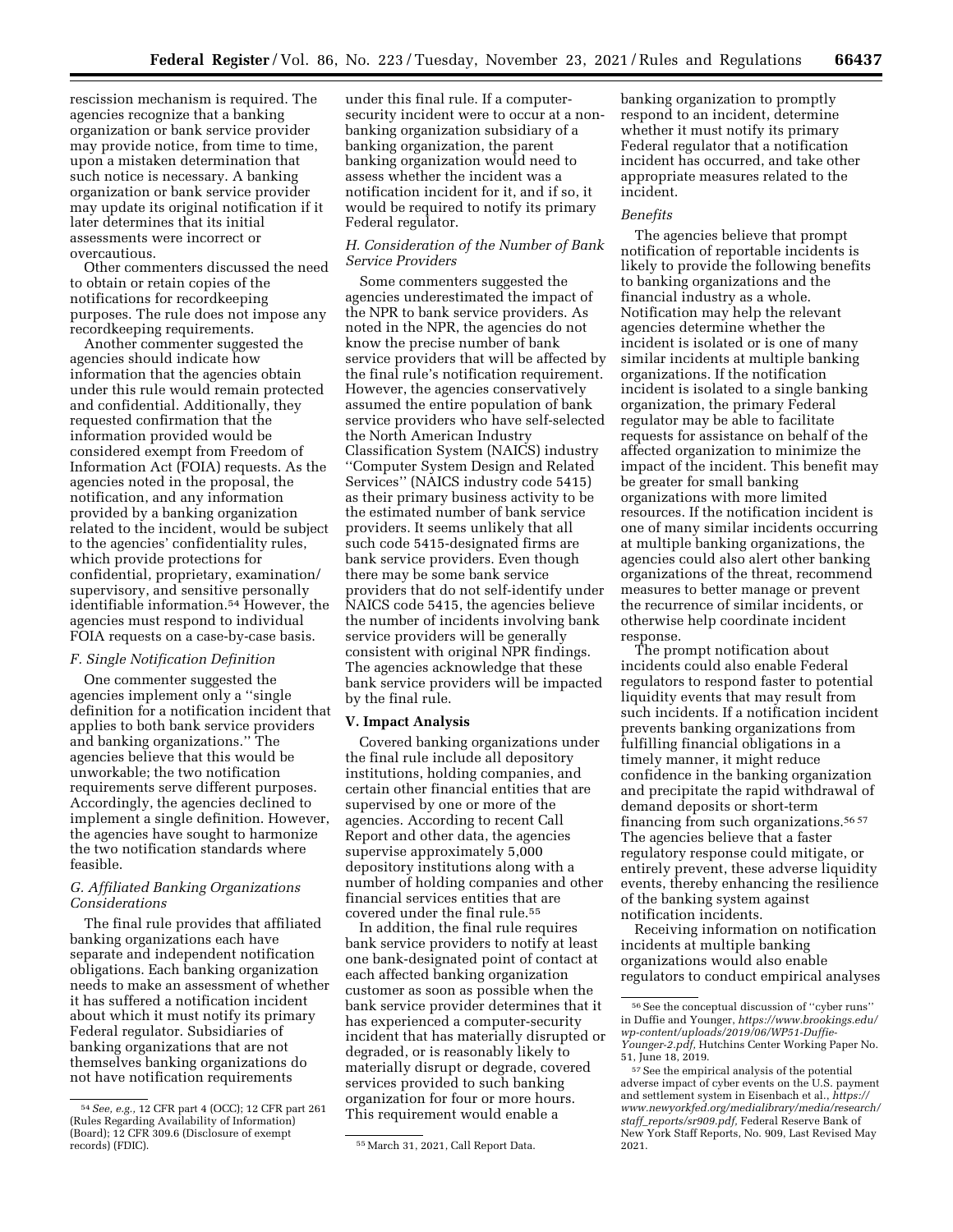to improve related guidance, adjust supervisory programs to enhance resilience against such incidents, and provide information to the industry to help banking organizations reduce the risk of future computer-security incidents.

The agencies do not have sufficient information available to quantify the potential benefits of the final rule because the benefits depend on the probability, breadth, and severity of future notification incidents, and the specifics of those incidents, among other things. These data limitations notwithstanding, and considering that banking organizations face a heightened risk of disruptive and destructive attacks, which have been increasing in frequency and severity in recent years, the agencies expect that the final rule would have clear prudential benefits.

#### *Costs*

The final rule requires banking organizations to notify their primary Federal regulator as soon as possible, and no later than 36 hours, after a banking organization has determined that a notification incident has occurred. The agencies reviewed available supervisory data and SARs involving cyber events against banking organizations in 2019 and 2020 to estimate the number of notification incidents expected to be reported annually. This calculation relied on descriptive criteria (*e.g.,* ransomware, trojan, zero day, etc.) that may be indicative of the type of material computer-security incident that would meet the notification incident reporting criteria. Based on this review, the agencies estimate that approximately 150 notification incidents occurred annually,58 but acknowledge that the number of such incidents could increase in the future. Comments received by the agencies on the NPR did not provide more accurate estimates or suggest a different estimation methodology. Therefore, the agencies continue to use the same methodology.

The agencies believe that the regulatory burden associated with the notification requirement would be small because the majority of communications associated with the determination of the notification incident would occur regardless of the final rule.59 In

particular, the agencies estimate that, in the event of a notification incident, an affected banking organization may incur up to three hours of labor cost to coordinate internal communications, consult with its bank service provider, if appropriate, and notify the banking organization's primary Federal regulator. This process may include discussion of the incident among staff of the banking organization, such as the Chief Information Officer, Chief Information Security Officer, a senior legal or compliance officer; and staff of a bank service provider, as appropriate; and liaison with senior management of the banking organization.

The final rule also requires a bank service provider to notify at least one bank-designated point of contact at each affected banking organization customer as soon as possible when the bank service provider determines that it has experienced a computer-security incident that has materially disrupted or degraded, or is reasonably likely to materially disrupt or degrade, covered services provided to such banking organization for four or more hours. The agencies do not have data on the exact number of affected bank service providers nor the frequency of incidents that would require bank service providers to notify their banking organization customers. However, as described in the NPR, the agencies believe that, in the event of an incident, the affected bank service provider may incur up to three hours of labor cost to coordinate internal communications and notify its affected banking organization customers. Commenters did not provide other estimates, and the agencies believe that the additional compliance costs would be small for individual affected bank service providers.60 Post-notification activities, such as providing technical support to affected bank organization customers when managing and resolving the impact of a computer-security incident, are beyond the scope of the notification requirement.

Overall, the agencies expect the benefits of the final rule to outweigh its small costs.

### *Response to Comments on Impact of Proposal*

The agencies received comments asserting that some banking organizations and bank service providers may need to revise their

contracts in order to implement the final rule. Furthermore, some bank service providers may incur costs to adjust internal processes and procedures to comply with the final rule. The agencies believe that these costs are likely to be small, transitory, and affect only a small number of covered entities.

Other comments received in response to the proposed rule suggested that the proposed rule's definitions might result in more notifications than estimated in the proposed rule. The final rule narrows the notification requirements, as discussed above.

# **VI. Alternatives Considered**

The agencies are adopting these computer-security incident notification requirements after considering comments received on the NPR and evaluating alternative options for notification requirements. The agencies considered a number of alternative approaches, including leaving the current regulations unchanged and establishing a voluntary notification framework as suggested by one commenter. The agencies concluded that these approaches would not have achieved the objectives of the rule. However, the agencies refined the criteria for notification to focus attention on the most significant incidents and appropriately minimize regulatory burden.

Additionally, the agencies considered defining the notification requirement for bank service providers even more narrowly, as suggested by some commenters. However, the agencies ultimately determined that the notification requirement in this rule is appropriate due to the increasingly significant role that bank service providers play in the banking industry.

#### **VII. Effective Date**

The agencies have provided an effective date of April 1, 2022, and a compliance date of May 1, 2022, in response to commenters that recommended that the agencies provide additional time to implement the rule.

#### **VIII. Administrative Law Matters**

#### *A. Paperwork Reduction Act*

Certain provisions of the final rule contain ''collections of information'' within the meaning of the Paperwork Reduction Act (PRA) of 1995 (44 U.S.C. 3501–3521). In accordance with the requirements of the PRA, the agencies may not conduct or sponsor, and the respondent is not required to respond to, an information collection unless it displays a currently valid Office of Management and Budget (OMB) control

 $^{\rm 58}\!$  The agencies used conservative judgment when assessing whether a cyber-event might have risen to the level of a notification incident, so the approach may overestimate the number. However, the approach may also underestimate the number of notification incidents since supervisory and SAR data may not capture all such incidents.

<sup>59</sup>Even at an elevated labor compensation rate of \$200 per hour, the final rule would only impose

additional compliance costs of \$600 per notification.

<sup>60</sup>Even at an elevated labor compensation rate of \$200 per hour, the final rule would only impose additional compliance costs of \$600 per notification.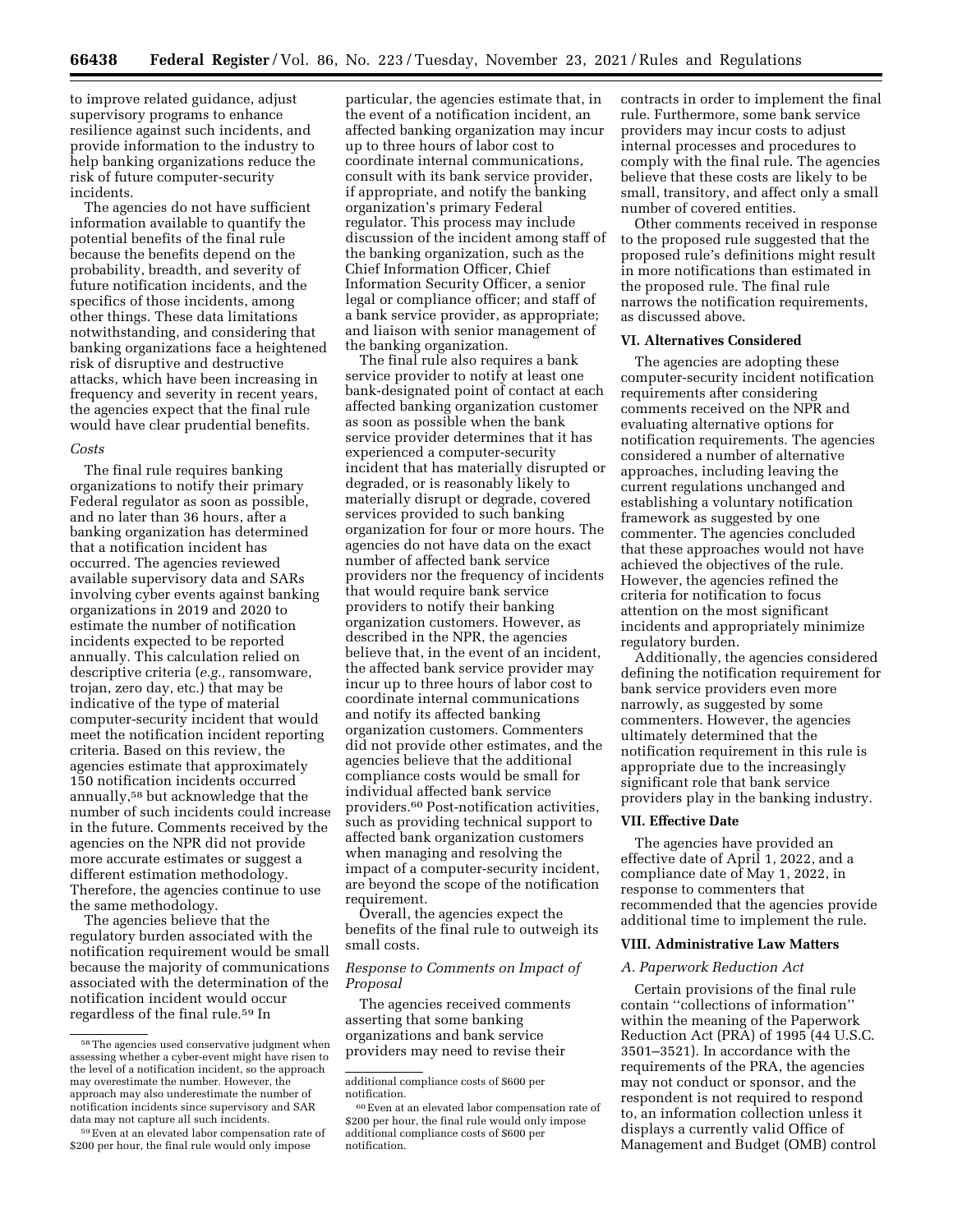number. The agencies have requested and OMB has assigned to the agencies the respective control numbers shown. The information collections contained in the final rule have been submitted to OMB for review and approval by the OCC and FDIC under section 3507(d) of the PRA (44 U.S.C. 3507(d)) and section 1320.11 of OMB's implementing regulations (5 CFR part 1320). The Board reviewed the final rule under the authority delegated to the Board by OMB, and has approved these collections of information.

The final rule contains a reporting requirement that is subject to the PRA. The reporting requirement is found in §§ 53.3 (OCC), 225.302 (Board), and 304.23 (FDIC) of the final rule. A banking organization is required to notify its primary Federal bank regulatory agency of the occurrence of a ''notification incident'' at the banking organization (§§ 53.3 (OCC), 225.302 (Board), and 304.23 (FDIC)).

The final rule also contains a disclosure requirement that is subject to the PRA. The disclosure requirement is found in §§ 53.4 (OCC), 225.303 (Board), and 304.24 (FDIC), which requires a bank service provider to notify at least one bank-designated point of contact at each affected banking organization customer as soon as possible when the bank service provider determines that it has experienced a computer-security incident that has materially disrupted or degraded, or is reasonably likely to materially disrupt or degrade, covered services provided to such banking organization for four or more hours.

The agencies received one PRArelated comment, which agreed that collections of information have practical utility.

The agencies have a continuing interest in the public's opinions of information collections. At any time, commenters may submit comments regarding the burden estimate, or any other aspect of this collection of information, including suggestions for reducing the burden, to the addresses listed in the **ADDRESSES** caption in the NPR. All comments will become a matter of public record. A copy of the comments may also be submitted to the OMB desk officer for the agencies: By mail to U.S. Office of Management and Budget, 725 17th Street NW, #10235, Washington, DC 20503; by facsimile to (202) 395–5806; or by email to: *[oira](mailto:oira_submission@omb.eop.gov)*\_ *[submission@omb.eop.gov,](mailto:oira_submission@omb.eop.gov)* Attention, Federal Banking Agency Desk Officer.

### Information Collection

*Title of Information Collection:*  Computer-Security Incident Notification.

*OMB Control Number:* OCC 1557– 0350; Board 7100–NEW; FDIC 3064– 0214.

*Frequency of Response:* On occasion; event-generated.61

*Affected Public:* Businesses or other for-profit.

*Respondents:* 

*OCC:* National banks, Federal savings associations, Federal branches and agencies, and bank service providers.

*Board:* All state member banks (as defined in 12 CFR 208.2(g)), bank holding companies (as defined in 12 U.S.C. 1841), savings and loan holding companies (as defined in 12 U.S.C. 1467a), foreign banking organizations (as defined in 12 CFR 211.21(o)), foreign banks that do not operate an insured branch, state branch or state agency of a foreign bank (as defined in 12 U.S.C. 3101(b)(11) and (12)), Edge or agreement corporations (as defined in 12 CFR  $211.1(c)(2)$  and  $(3)$ ), and bank service providers.

*FDIC:* All insured state nonmember banks, insured state-licensed branches of foreign banks, insured State savings associations, and bank service providers.

*Number of Respondents:* 62

*OCC:* Reporting—22; Disclosure—802. *FDIC:* Reporting—96; Disclosure— 802.

*Board:* Reporting—32; Disclosure— 802.

*Estimated Hours per Response:*  Reporting—Sections 53.3 (OCC), 225.302 (Board), and 304.23 (FDIC): 3

hours. Disclosure—Sections 53.4 (OCC),

225.303 (Board), and 304.24 (FDIC): 3 hours.

*Estimated Total Annual Burden: OCC:* Reporting—66 hours; Disclosure—2,406 hours.

*FDIC:* Reporting—288 hours; Disclosure—2,406 hours.

 $^{62}$  The number of respondents for the reporting requirement is based on allocating the estimated 150 notification incidents among the agencies based on the percentage of entities supervised by each agency. The FDIC represents the majority of the banking organizations (64 percent), while the Board supervises approximately 21 percent of the banking organizations, with the OCC supervising the remaining 15 percent of banking organizations. The number of respondents for the disclosure requirement is based on an assumption of an approximately 2 percent per year frequency of incidents from 120,392 firms, which is divided equally among the OCC, FDIC, and Board. The number of 120,392 firms is the number of firms in the United States under NAICS code 5415 in 2018, the latest year for which such data is available. *See*  U.S. Census Bureau, 2018 SUSB Annual Data Tables by Establishment Industry, *[https://](https://www.census.gov/data/tables/2018/econ/susb/2018-susb-annual.html) [www.census.gov/data/tables/2018/econ/susb/2018](https://www.census.gov/data/tables/2018/econ/susb/2018-susb-annual.html) [susb-annual.html](https://www.census.gov/data/tables/2018/econ/susb/2018-susb-annual.html)* (last revised Aug. 27, 2021).

*Board:* Reporting—96 hours; Disclosure—2,406 hours.

*Abstract:* The final rule establishes notification requirements for banking organizations upon the occurrence of a ''computer-security incident'' that rises to the level of a ''notification incident.''

A ''notification incident'' is defined as a computer-security incident that has materially disrupted or degraded, or is reasonably likely to materially disrupt or degrade, a banking organization's—

• Ability to carry out banking operations, activities, or processes, or deliver banking products and services to a material portion of its customer base, in the ordinary course of business;

• Business line(s), including associated operations, services, functions, and support, that upon failure would result in a material loss of revenue, profit, or franchise value; or

• Operations, including associated services, functions and support, as applicable, the failure or discontinuance of which would pose a threat to the financial stability of the United States.

A ''computer-security incident'' is defined as is an occurrence that results in actual harm to the confidentiality, integrity, or availability of an information system or the information that the system processes, stores, or transmits.

The final rule requires a banking organization to notify its primary Federal banking regulator upon the occurrence of a ''notification incident'' at the banking organization. The agencies recognize that the final rule imposes a limited amount of burden, beyond what is usual and customary, on banking organizations in the event of a computer-security incident even if it does not rise to the level of a notification incident, as banking organizations will need to determine whether the relevant thresholds for notification are met. Therefore, the agencies' estimated burden per notification incident takes into account the burden associated with such incidents.

The final rule also requires a bank service provider to notify at least one bank-designated point of contact at each affected banking organization customer as soon as possible when the bank service provider determines that it has experienced a computer-security incident that has materially disrupted or degraded, or is reasonably likely to materially disrupt or degrade, covered services provided to such banking organization for four or more hours.

### *B. Regulatory Flexibility Act*

*OCC:* The Regulatory Flexibility Act (RFA), 5 U.S.C. 601 *et seq.,* requires an

<sup>61</sup>For purposes of these calculations, the agencies assume that the frequency is 1 response per respondent per year.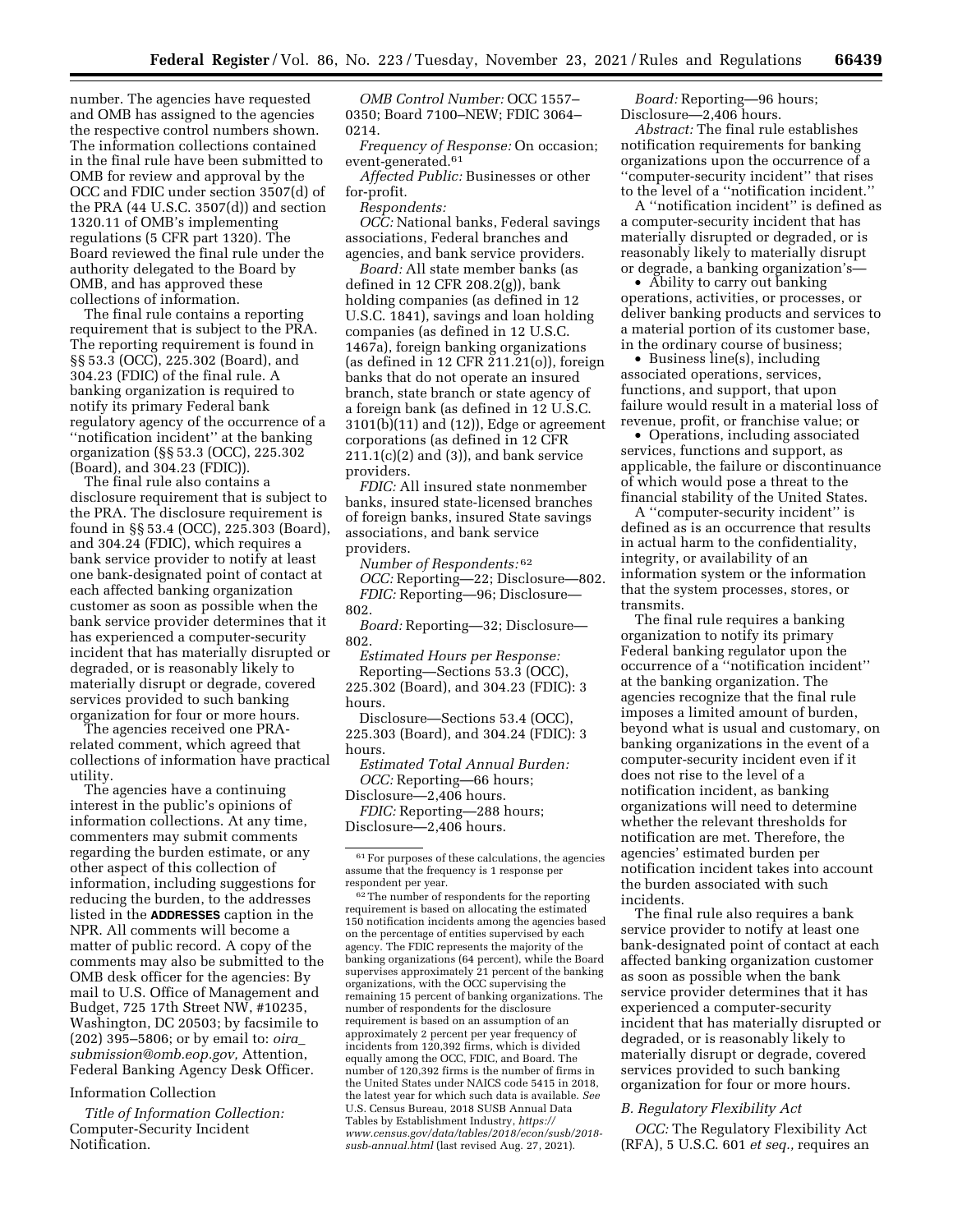agency, in connection with a final rule, to prepare a Final Regulatory Flexibility Analysis describing the impact of the rule on small entities (defined by the Small Business Administration (SBA)) for purposes of the RFA to include commercial banks and savings institutions with total assets of \$600 million or less and trust companies with total assets of \$41.5 million or less) or to certify that the final rule will not have a significant economic impact on a substantial number of small entities. The OCC currently supervises approximately 669 small entities.

Because the final rule impacts all OCC-supervised institutions, as well as all bank service providers, it will impact a substantial number of small entities. However, the expected costs of the final rule will be *de minimis.* Many banks already have internal policies for responding to security incidents, which include processes for notifying their primary regulator and other stakeholders of incidents within the scope of the final rule. Additionally, while the OCC believes bank service provider contracts may already include these provisions, if current contracts do not include these provisions, then the OCC does not expect the implementation of these provisions to impose a material burden on bank service providers. Therefore, the OCC certifies that the final rule will not have a significant economic impact on a substantial number of small entities.

*Board:* The Regulatory Flexibility Act (RFA) generally requires an agency, in connection with a final rule, to prepare and make available for public comment a final regulatory flexibility analysis that describes the impact of the rule on small entities.63 However, a regulatory flexibility analysis is not required if the agency certifies that the rule will not have a significant economic impact on a substantial number of small entities. For the reasons described below, the Board certifies that the final rule will not have a significant economic impact on a substantial number of small entities.

As discussed in the **SUPPLEMENTARY INFORMATION** section, the agencies are requiring a banking organization to notify its primary Federal regulator as soon as possible and no later than 36 hours after the banking organization determines that a notification incident has occurred. The final rule will establish a notification requirement, which would support the safety and soundness of entities supervised by the agencies. The final rule requires a bank service provider, as defined in the rule,

to notify at least one bank-designated point of contact at each affected banking organization customer as soon as possible when the bank service provider determines that it has experienced a computer-security incident that has materially disrupted or degraded, or is reasonably likely to materially disrupt or degrade, covered services provided to such banking organization for four or more hours.

The Board's rule applies to statechartered banks that are members of the Federal Reserve System, bank holding companies, savings and loan holding companies, U.S. operations of foreign banking organizations, and Edge and agreement corporations (collectively, ''Board-regulated entities''). As described in the Impact Analysis section, requirements under the final rule will apply to all Board-regulated entities. Under regulations issued by the SBA, a small entity includes a depository institution, bank holding company, or savings and loan holding company with total assets of \$600 million or less and trust companies with total receipts of \$41.5 million or less.64 According to Call Reports and other Board reports, there were approximately 451 state member banks, 2,380 bank holding companies, 92 savings and loan holding companies, and 16 Edge and agreement corporations that are small entities.65 In addition, the final rule affects all bank service providers that provide services subject to the BSCA.66 The Board is unable to estimate the number of bank service providers that are small due to the varying types of banking organizations that may enter into outsourcing arrangements with bank service providers.

The final rule will require all banking organizations to notify the appropriate Board-designated point of contact about a notification incident through email, telephone, or other similar methods that the Board may prescribe. The Board must receive this notification from the banking organization as soon as possible and no later than 36 hours after the banking organization determines that a

notification incident has occurred. The agencies estimate that, upon occurrence of a notification incident, an affected banking organization may incur compliance costs of up to three hours of staff time to coordinate internal communications, consult with its bank service provider, if appropriate, and notify the banking organization's primary Federal regulator. As described in the Impact Analysis section above, this requirement is estimated to affect a relatively small number of Boardregulated entities. The agencies believe that any compliance costs associated with the notice requirement would be *de minimis,* because the communications that led to the determination of the notification incident would have occurred regardless of the final rule.

The final rule will also require a bank service provider to notify at least one bank-designated point of contact at each affected banking organization customer as soon as possible when the bank service provider determines that it has experienced a computer-security incident that has materially disrupted or degraded, or is reasonably likely to materially disrupt or degrade, covered services provided to such banking organization for four or more hours. As described in the Impact Analysis section above, the agencies believe that any compliance costs associated with the implementation of this requirement would be *de minimis* for each affected bank service provider. There are no other recordkeeping, reporting, or compliance requirements associated with the final rule.

For the reasons stated above, the Board certifies that the final rule will not have a significant economic impact on a substantial number of small entities.

*FDIC:* The RFA generally requires an agency, in connection with a final rule, to prepare and make available for public comment a final regulatory flexibility analysis that describes the impact of the rule on small entities.67 However, a regulatory flexibility analysis is not required if the agency certifies that the rule will not have a significant economic impact on a substantial number of small entities. The SBA has defined ''small entities'' to include banking organizations with total assets of less than or equal to \$600 million.68

<sup>63</sup> 5 U.S.C. 601 *et seq.* 

<sup>64</sup>As an example, the SBA defines a bank as small if it has \$600 million or less in assets. *See* 13 CFR 121.201 (as amended by 84 FR 34261, effective August 19, 2019). In its determination, the SBA counts the receipts, employees, or other measure of size of the concern whose size is at issue and all of its domestic and foreign affiliates. *See* 13 CFR 121.103.

 $^{65}\rm{State}$  member bank data is derived from June 30, 2021 Call Reports. Data for bank holding companies and savings and loan holding companies are derived from the June 30, 2021, FR Y–9C and FR Y–9SP. Data for Edge and agreement corporations are derived from the December 31, 2020, FR–2886b.

<sup>66</sup> Discussed in detail in the Impact Analysis section.

<sup>67</sup> 5 U.S.C. 601 *et seq.* 

<sup>68</sup>The SBA defines a small banking organization as having \$600 million or less in assets, where an organization's assets are determined by averaging the assets reported on its four quarterly financial statements for the preceding year. *See* 13 CFR 121.201 (as amended by 84 FR 34261, effective August 19, 2019). In its determination, the SBA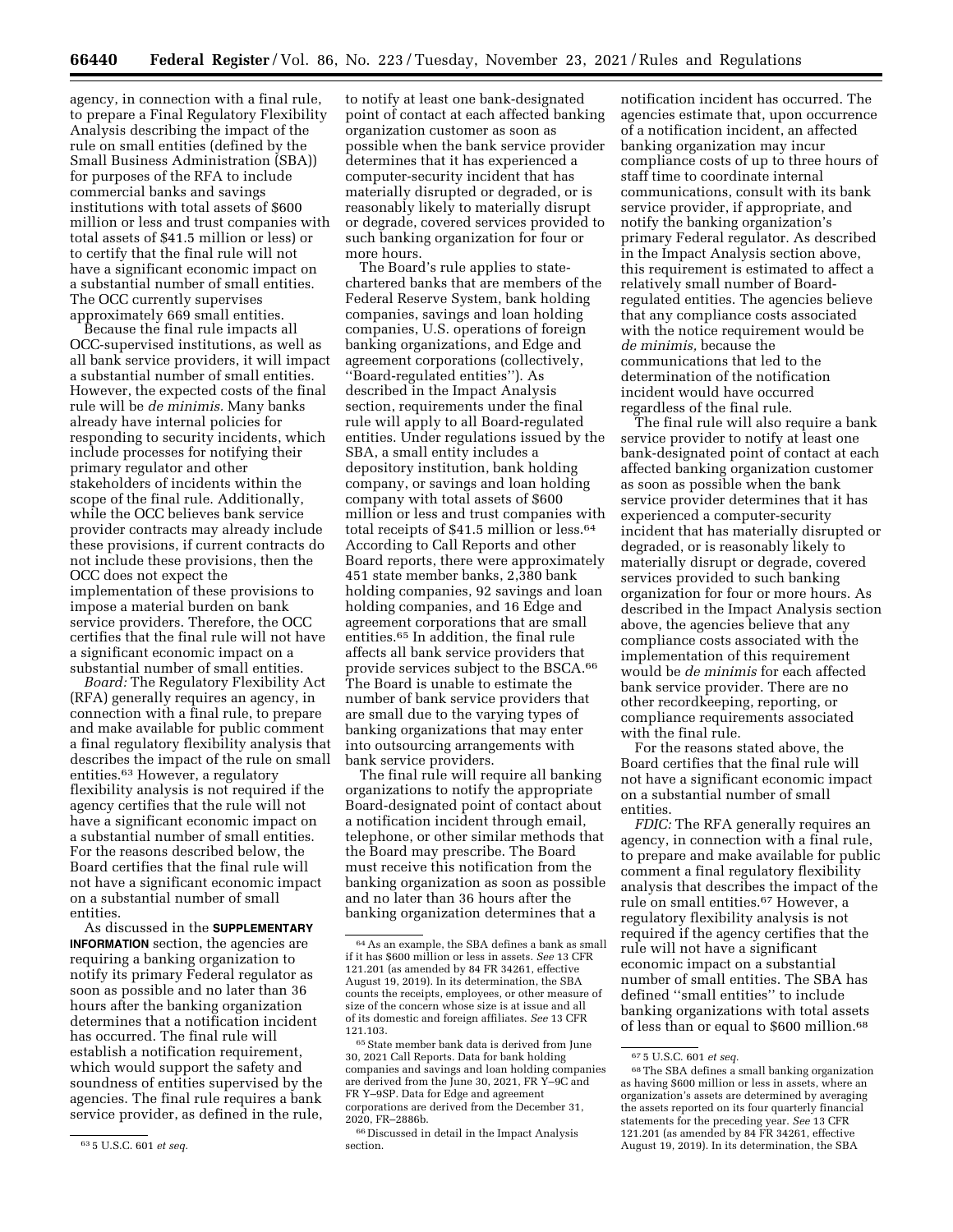Generally, the FDIC considers a significant effect to be a quantified effect in excess of 5 percent of total annual salaries and benefits per institution, or 2.5 percent of total noninterest expenses. The FDIC believes that effects in excess of these thresholds typically represent significant effects for FDICsupervised institutions. For the reasons described below, the FDIC certifies that the final rule will not have a significant economic impact on a substantial number of small entities.

As described in the Impact Analysis section, the final rule is expected to affect all institutions supervised by the FDIC. According to recent Call Reports, the FDIC supervises 3,215 insured depository institutions (FDICsupervised IDIs).<sup>69</sup> Of these, 2,333 FDICsupervised IDIs would be considered small entities for the purposes of RFA.70 These small entities hold approximately \$510 billion in assets, accounting for 13 percent of total assets held by FDICsupervised institutions. In addition, the final rule affects all bank service providers that provide services subject to the BSCA.71 The FDIC is unable to estimate the number of affected bank service providers that are small. For purposes of this certification, the FDIC assumes, as an upper limit, that all affected bank service providers are small.

The final rule requires a banking organization to notify the appropriate FDIC supervisory office, or an FDICdesignated point of contact, about a notification incident through email, telephone, or other similar methods that the FDIC may prescribe. The FDIC must receive this notification from the banking organization as soon as possible and no later than 36 hours after the banking organization determines that a notification incident has occurred. As described in the Impact Analysis section above, this requirement is estimated to affect a relatively small number of FDICsupervised institutions and impose a compliance cost of up to three hours per incident. The agencies believe that the regulatory burden of such a requirement would be *de minimis* in nature, since the internal communications that led to the determination of the notification

70 *Id.* 

incident would have occurred regardless of the final rule.72

In addition, the final rule will require a bank service provider to notify at least one bank-designated point of contact at each affected banking organization customer as soon as possible when the bank service provider determines that it has experienced a computer-security incident that has materially disrupted or degraded, or is reasonably likely to materially disrupt or degrade, covered services provided to such banking organization for four or more hours. As described in the Impact Analysis section above, the agencies believe that any additional compliance costs would be *de minimis* for each affected bank service provider.

Therefore, the FDIC certifies that the final rule will not have a significant economic impact on a substantial number of small entities.

# *C. Riegle Community Development and Regulatory Improvement Act of 1994*

Under section 302(a) of the Riegle Community Development and Regulatory Improvement Act (RCDRIA),73 in determining the effective date and administrative compliance requirements for new regulations that impose additional reporting, disclosure, or other requirements on insured depository institutions (IDIs), each Federal banking agency must consider, consistent with principles of safety and soundness and the public interest, any administrative burdens that such regulations would place on depository institutions, including small depository institutions, and customers of depository institutions, as well as the benefits of such regulations. In addition, section 302(b) of RCDRIA requires new regulations and amendments to regulations that impose additional reporting, disclosures, or other new requirements on IDIs generally to take effect on the first day of a calendar quarter that begins on or after the date on which the regulations are published in final form.74 The agencies have determined that the final rule would impose additional reporting, disclosure, or other new requirements on IDIs, and are making this final rule effective in accordance with the requirements of the RCDRIA.

#### *D. Congressional Review Act*

For purposes of the Congressional Review Act (CRA), the Office of Management and Budget (OMB) makes

a determination as to whether a final rule constitutes a ''major rule.'' 75 If a rule is deemed a ''major rule'' by the OMB, the CRA generally provides that the rule may not take effect until at least 60 days following its publication.76 The Congressional Review Act defines a ''major rule'' as any rule that the Administrator of the Office of Information and Regulatory Affairs of the OMB finds has resulted in or is likely to result in—(A) an annual effect on the economy of \$100,000,000 or more; (B) a major increase in costs or prices for consumers, individual industries, Federal, State, or Local government agencies or geographic regions, or (C) significant adverse effects on competition, employment, investment, productivity, innovation, or on the ability of United States-based enterprises to compete with foreignbased enterprises in domestic and export markets.77

The agencies will submit the final rule to the OMB for this major rule determination. As required by the Congressional Review Act, the agencies will also submit the final rule and other appropriate reports to Congress and the Government Accountability Office for review.

#### *E. Use of Plain Language*

Section 722 of the Gramm-Leach-Bliley Act 78 requires the Federal banking agencies to use plain language in all proposed and final rulemakings published in the **Federal Register** after January 1, 2000. The agencies invited comment regarding the use of plain language, but did not receive any comments on this topic.

### *F. Unfunded Mandates Reform Act*

The OCC analyzed the final rule under the factors set forth in the Unfunded Mandates Reform Act of 1995 (UMRA) (2 U.S.C. 1532). Under this analysis, the OCC considered whether the final rule includes a Federal mandate that may result in the expenditure by State, local, and Tribal governments, in the aggregate, or by the private sector, of \$100 million or more in any one year, adjusted for inflation (currently \$158 million). As noted in the OCC's RFA discussion, the OCC expects that the costs associated with the final rule, if any, will be *de minimis* and, thus, has determined that this final rule will not result in expenditures by State, local, and Tribal governments, or the private sector, of \$158 million or more

counts the receipts, employees, or other measure of size of the concern whose size is at issue and all of its domestic and foreign affiliates. *See* 13 CFR 121.103. Following these regulations, the FDIC uses a banking organization's affiliated and acquired assets, averaged over the preceding four quarters, to determine whether the banking organization is ''small'' for the purposes of RFA.

<sup>69</sup>FDIC Call Reports, March 31, 2021.

<sup>71</sup> Discussed in detail in the Impact Analysis section.

<sup>72</sup>Even at an elevated labor compensation rate of \$200 per hour, the final rule would impose a cost burden of less than \$600 per incident.

<sup>73</sup> 12 U.S.C. 4802(a).

<sup>74</sup> *Id.* at 4802(b).

<sup>75</sup> 5 U.S.C. 801 *et seq.* 

<sup>76</sup> 5 U.S.C. 801(a)(3).

<sup>77</sup> 5 U.S.C. 804(2).

<sup>78</sup> 12 U.S.C. 4809.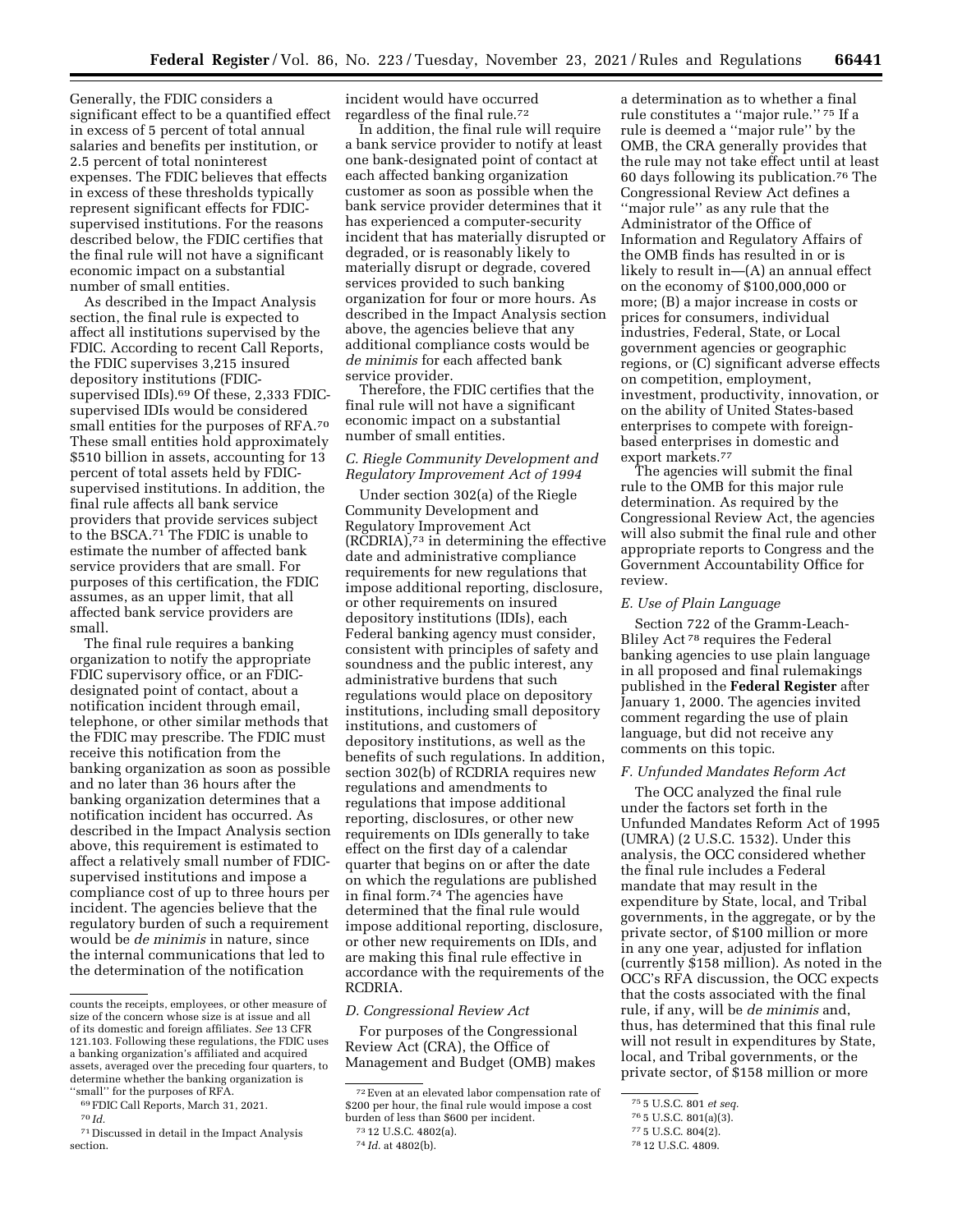in any one year. Accordingly, the OCC has not prepared a written statement to accompany this final rule.

# **Agency Regulation**

# **List of Subjects**

### *12 CFR Part 53*

Administrative practice and procedure, Federal savings associations, National banks, Reporting and recordkeeping requirements, Safety and soundness.

# *12 CFR Part 225*

Administrative practice and procedure, Bank holding companies, Banking, Edge and agreement corporations, Foreign banking organizations, Nonbank financial companies, Reporting and recordkeeping requirements, Safety and soundness, Savings and loan holding companies, State member banks.

#### *12 CFR Part 304*

Administrative practice and procedure, Bank deposit insurance, Banks, Banking, Freedom of information, Reporting and recordkeeping requirements, Safety and soundness.

#### **Authority and Issuance—OCC**

For the reasons stated in the Common Preamble and under the authority of 12 U.S.C. 1, 93a, 161, 481, 1463, 1464, 1861–1867, and 3102, the Office of the Comptroller of the Currency amends chapter I of title 12, Code of Federal Regulations, as follows:

■ 1. Part 53 is added to read as follows:

# **PART 53—COMPUTER-SECURITY INCIDENT NOTIFICATION**

Sec.

53.1 Authority, purpose, and scope.<br>53.2 Definitions.

Definitions.

53.3 Notification.

53.4 Bank service provider notification. **Authority:** 12 U.S.C. 1, 93a, 161, 481, 1463, 1464, 1861–1867, and 3102.

# **§ 53.1 Authority, purpose, and scope.**

(a) *Authority.* This part is issued under the authority of 12 U.S.C. 1, 93a, 161, 481, 1463, 1464, 1861–1867, and 3102.

(b) *Purpose.* This part promotes the timely notification of computer-security incidents that may materially and adversely affect Office of the Comptroller of the Currency (OCC) supervised institutions.

(c) *Scope.* This part applies to all national banks, Federal savings associations, and Federal branches and agencies of foreign banks. This part also applies to their bank service providers as defined in § 53.2(b)(2).

### **§ 53.2 Definitions.**

(a) Except as modified in this part, or unless the context otherwise requires, the terms used in this part have the same meanings as set forth in 12 U.S.C. 1813.

(b) For purposes of this part, the following definitions apply.

(1) *Banking organization* means a national bank, Federal savings association, or Federal branch or agency of a foreign bank; provided, however, that no designated financial market utility shall be considered a banking organization.

(2) *Bank service provider* means a bank service company or other person that performs covered services; provided, however, that no designated financial market utility shall be considered a bank service provider.

(3) *Business line* means a product or service offered by a banking organization to serve its customers or support other business needs.

(4) *Computer-security incident* is an occurrence that results in actual harm to the confidentiality, integrity, or availability of an information system or the information that the system processes, stores, or transmits.

(5) *Covered services* are services performed, by a person, that are subject to the Bank Service Company Act (12 U.S.C. 1861–1867).

(6) *Designated financial market utility*  has the same meaning as set forth at 12 U.S.C. 5462(4).

(7) *Notification incident* is a computer-security incident that has materially disrupted or degraded, or is reasonably likely to materially disrupt or degrade, a banking organization's—

(i) Ability to carry out banking operations, activities, or processes, or deliver banking products and services to a material portion of its customer base, in the ordinary course of business;

(ii) Business line(s), including associated operations, services, functions, and support, that upon failure would result in a material loss of revenue, profit, or franchise value; or

(iii) Operations, including associated services, functions and support, as applicable, the failure or discontinuance of which would pose a threat to the financial stability of the United States.

(8) *Person* has the same meaning as set forth at 12 U.S.C. 1817(j)(8)(A).

## **§ 53.3 Notification.**

A banking organization must notify the appropriate OCC supervisory office, or OCC-designated point of contact, about a notification incident through email, telephone, or other similar methods that the OCC may prescribe. The OCC must receive this notification

from the banking organization as soon as possible and no later than 36 hours after the banking organization determines that a notification incident has occurred.

#### **§ 53.4 Bank service provider notification.**

(a) A bank service provider is required to notify at least one bank-designated point of contact at each affected banking organization customer as soon as possible when the bank service provider determines that it has experienced a computer-security incident that has materially disrupted or degraded, or is reasonably likely to materially disrupt or degrade, covered services provided to such banking organization for four or more hours.

(1) A bank-designated point of contact is an email address, phone number, or any other contact(s), previously provided to the bank service provider by the banking organization customer.

(2) If the banking organization customer has not previously provided a bank-designated point of contact, such notification shall be made to the Chief Executive Officer and Chief Information Officer of the banking organization customer, or two individuals of comparable responsibilities, through any reasonable means.

(b) The notification requirement in paragraph (a) of this section does not apply to any scheduled maintenance, testing, or software update previously communicated to a banking organization customer.

### **FEDERAL RESERVE SYSTEM**

### **12 CFR Chapter II**

### **Authority and Issuance**

For the reasons stated in the Common Preamble and under the authority of 12 U.S.C. 321–338a, 1467a(g), 1818(b), 1844(b), 1861–1867, and 3101 *et seq.,*  the Board amends chapter II of title 12, Code of Federal Regulations, as follows:

# **PART 225—BANK HOLDING COMPANIES AND CHANGE IN BANK CONTROL (REGULATION Y)**

■ 2. The authority citation for part 225 continues to read as follows:

**Authority:** 12 U.S.C. 1817(j)(13), 1818, 1828(o), 1831i, 1831p–1, 1843(c)(8), 1844(b), 1972(1), 3106, 3108, 3310, 3331–3351, 3906, 3907, and 3909; 15 U.S.C. 1681s, 1681w, 6801 and 6805.

■ 3. Subpart N is added to read as follows:

# **Subpart N—Computer-Security Incident Notification**

Sec.

225.300 Authority, purpose, and scope. 225.301 Definitions.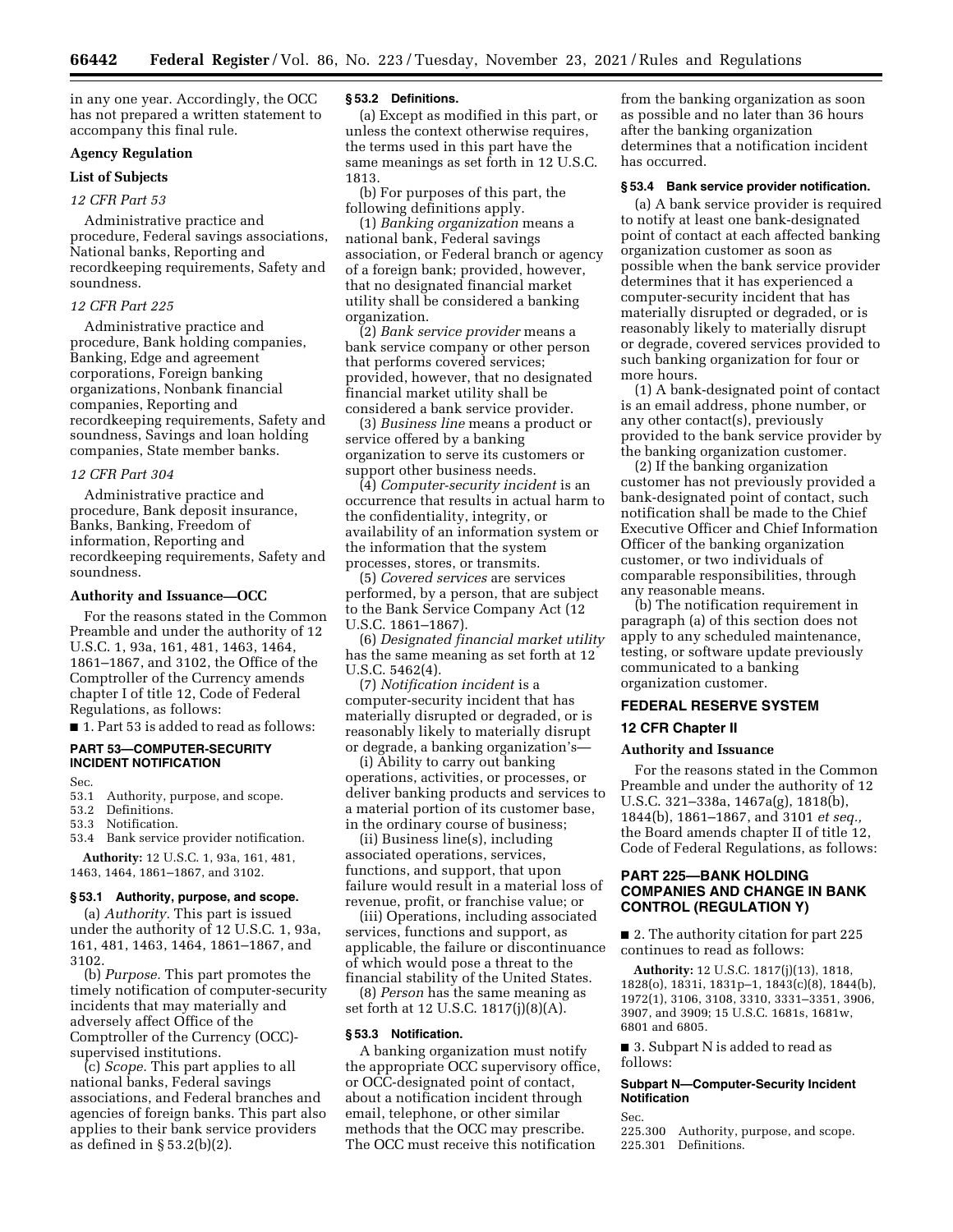225.302 Notification. 225.303 Bank service provider notification.

### **Subpart N—Computer-Security Incident Notification**

### **§ 225.300 Authority, purpose, and scope.**

(a) *Authority.* This subpart is issued under the authority of 12 U.S.C. 1, 321– 338a, 1467a(g), 1818(b), 1844(b), 1861– 1867, and 3101 *et seq.* 

(b) *Purpose.* This subpart promotes the timely notification of computersecurity incidents that may materially and adversely affect Board-supervised entities.

(c) *Scope.* This subpart applies to all U.S. bank holding companies and savings and loan holding companies; state member banks; the U.S. operations of foreign banking organizations; and Edge and agreement corporations. This subpart also applies to their bank service providers, as defined in § 225.301(b)(2).

#### **§ 225.301 Definitions.**

(a) Except as modified in this subpart, or unless the context otherwise requires, the terms used in this subpart have the same meanings as set forth in 12 U.S.C. 1813.

(b) For purposes of this subpart, the following definitions apply.

(1) *Banking organization* means a U.S. bank holding company; U.S. savings and loan holding company; state member bank; the U.S. operations of foreign banking organizations; and an Edge or agreement corporation; provided, however, that no designated financial market utility shall be considered a banking organization.

(2) *Bank service provider* means a bank service company or other person that performs covered services; provided, however, that no designated financial market utility shall be considered a bank service provider.

(3) *Business line* means a product or service offered by a banking organization to serve its customers or support other business needs.

(4) *Computer-security incident* is an occurrence that results in actual harm to the confidentiality, integrity, or availability of an information system or the information that the system processes, stores, or transmits.

(5) *Covered services* are services performed, by a person, that are subject to the Bank Service Company Act (12 U.S.C. 1861–1867).

(6) *Designated financial market utility*  has the same meaning as set forth at 12 U.S.C. 5462(4).

(7) *Notification incident* is a computer-security incident that has materially disrupted or degraded, or is reasonably likely to materially disrupt or degrade, a banking organization's—

(i) Ability to carry out banking operations, activities, or processes, or deliver banking products and services to a material portion of its customer base, in the ordinary course of business;

(ii) Business line(s), including associated operations, services, functions, and support, that upon failure would result in a material loss of revenue, profit, or franchise value; or

(iii) Operations, including associated services, functions and support, as applicable, the failure or discontinuance of which would pose a threat to the financial stability of the United States.

(8) *Person* has the same meaning as set forth at 12 U.S.C. 1817(j)(8)(A).

### **§ 225.302 Notification.**

A banking organization must notify the appropriate Board-designated point of contact about a notification incident through email, telephone, or other similar methods that the Board may prescribe. The Board must receive this notification from the banking organization as soon as possible and no later than 36 hours after the banking organization determines that a notification incident has occurred.

#### **§ 225.303 Bank service provider notification.**

(a) A bank service provider is required to notify at least one bank-designated point of contact at each affected banking organization customer as soon as possible when the bank service provider determines that it has experienced a computer-security incident that has materially disrupted or degraded, or is reasonably likely to materially disrupt or degrade, covered services provided to such banking organization for four or more hours.

(1) A bank-designated point of contact is an email address, phone number, or any other contact(s), previously provided to the bank service provider by the banking organization customer.

(2) If the banking organization customer has not previously provided a bank-designated point of contact, such notification shall be made to the Chief Executive Officer and Chief Information Officer of the banking organization customer, or two individuals of comparable responsibilities, through any reasonable means.

(b) The notification requirement in paragraph (a) of this section does not apply to any scheduled maintenance, testing, or software update previously communicated to a banking organization customer.

### **FEDERAL DEPOSIT INSURANCE CORPORATION**

## **Authority and Issuance**

For the reasons stated in the Common Preamble, and under the authority of 12 U.S.C. 1463, 1811, 1813, 1817, 1819, and 1861–1867, the FDIC amends 12 CFR part 304 as follows:

## **PART 304—FORMS, INSTRUCTIONS, AND REPORTS**

■ 4. Revise the authority citation for part 304 to read as follows:

**Authority:** 5 U.S.C. 552; 12 U.S.C. 1463, 1464, 1811, 1813, 1817, 1819, 1831, and 1861–1867.

■ 5. Revise § 304.1 to read as follows:

#### **§ 304.1 Purpose.**

This subpart informs the public where it may obtain forms and instructions for reports, applications, and other submittals used by the Federal Deposit Insurance Corporation (FDIC), and describes certain forms that are not described elsewhere in FDIC regulations in this chapter.

#### **§§ 304.15 through 304.20 [Added and Reserved]**

■ 6. Add reserve §§ 304.15 through 304.20.

■ 7. Add subpart C to read as follows:

### **Subpart C—Computer-Security Incident Notification**

Sec.

- 304.21 Authority, purpose, and scope.
- 304.22 Definitions.
- 304.23 Notification.
- 304.24 Bank service provider notification.
- 304.25–304.30 [Reserved]

# **Subpart C—Computer-Security Incident Notification**

# **§ 304.21 Authority, purpose, and scope.**

(a) *Authority.* This subpart is issued under the authority of 12 U.S.C. 1463, 1811, 1813, 1817, 1819, and 1861–1867.

(b) *Purpose.* This subpart promotes the timely notification of computersecurity incidents that may materially and adversely affect FDIC-supervised institutions.

(c) *Scope.* This subpart applies to all insured state nonmember banks, insured state licensed branches of foreign banks, and insured State savings associations. This subpart also applies to bank service providers, as defined in § 304.22(b)(2).

# **§ 304.22 Definitions.**

(a) Except as modified in this subpart, or unless the context otherwise requires, the terms used in this subpart have the same meanings as set forth in 12 U.S.C. 1813.